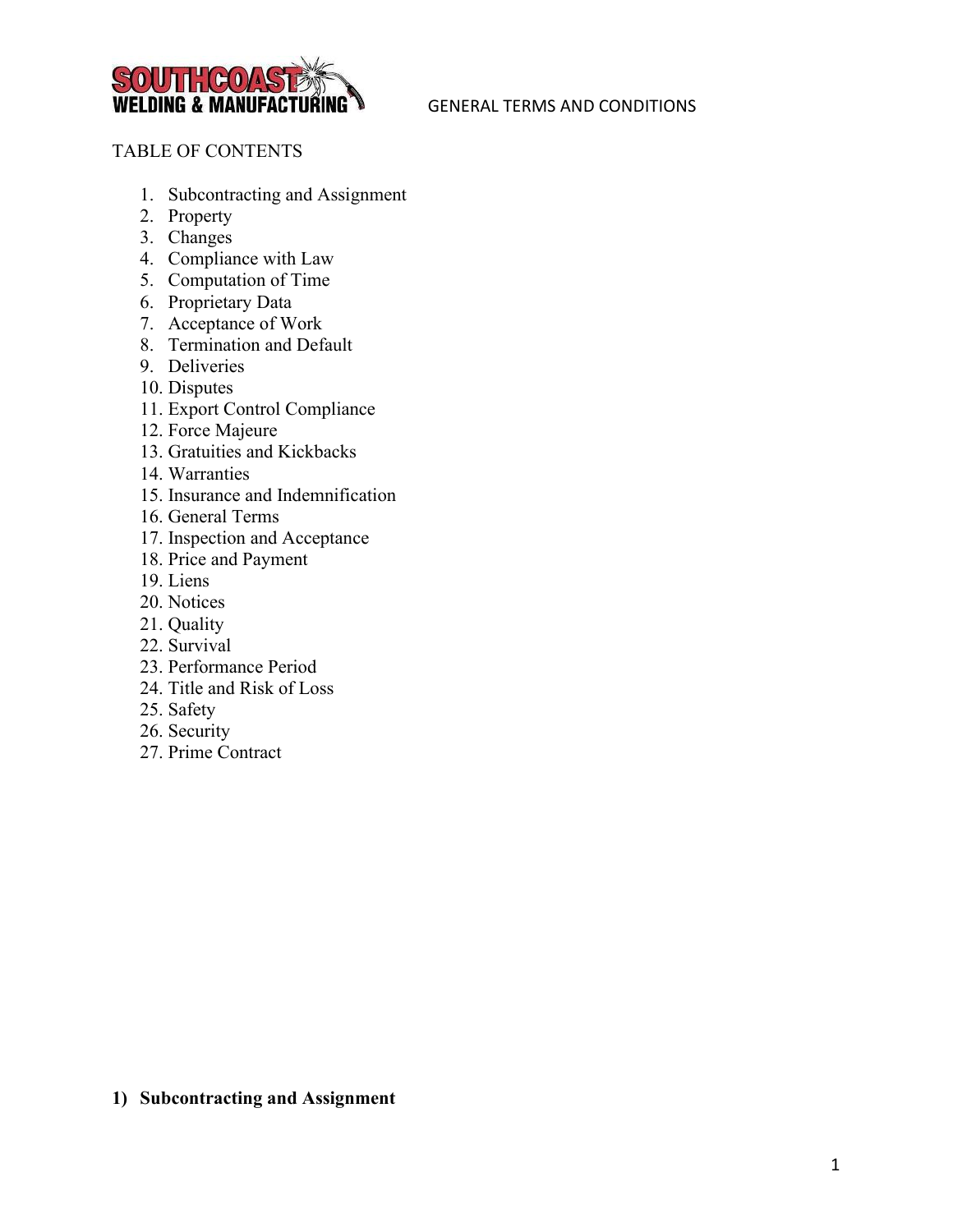

The Purchase Order may not be subcontracted in whole or in part nor assigned, nor may any assignment of any money due or to become due be made by Seller without in each case, the prior written consent of Southcoast Welding and Manufacturing (SCW&M) and, if required, by the Government.

## **2) Property**

From time to time, SCW&M or the Government directly, will furnish property (as defined by the FAR) to the Seller. The FAR Part 45 clause regarding property incorporated into the Prime Contract shall govern with respect to handling and safekeeping of Government property. Representatives of both SCW&M and the Government shall have the right to inspect the property at reasonable times, as well as records attendant thereto.

## **3) Changes**

- a) Buyer may at any time, by written order, make changes to the Contract Work. If any such change causes an increase or decrease in the cost of, or the time required for, performance of this Contract, Buyer shall make an equitable adjustment in the Contract Price, the performance or delivery schedule, or both, and shall so modify this Contract. If Buyer changes the Contract delivery date(s) such that Seller is required to work overtime, Buyer shall pay therefor an amount equal only to Seller's actual additional labor costs occasioned by such overtime.
- b) Buyer's or the Government's engineering and technical personnel may from time to time render assistance or give technical advice or discuss or exchange information with Seller's personnel concerning the Contract Work. Such actions, however, shall not be deemed to be a change under this Changes paragraph and shall not be the basis for any equitable adjustment.
- c) Within five (5) days from the date of receipt of any written change order, Seller shall submit to Buyer a detailed written estimate of the impact of the change on the Contract Price, the performance or delivery schedule, and the performance capabilities of any Contract Products. Upon receipt of this estimate, Buyer shall begin good faith negotiations with Seller to determine an equitable adjustment to the Contract.

## **4) Compliance with Law**

Seller shall comply with all federal, state and local laws, regulations, ordinances, orders, actions, policies or common laws, which are applicable and in existence during performance of this Purchase Order.

## **5) Computation of Time**

All periods of time shall be computed by including Saturdays, Sundays and U.S. holidays, except that if such period terminates on a Saturday, Sunday or U.S. holiday, it shall be deemed extended to the U.S. business day next succeeding.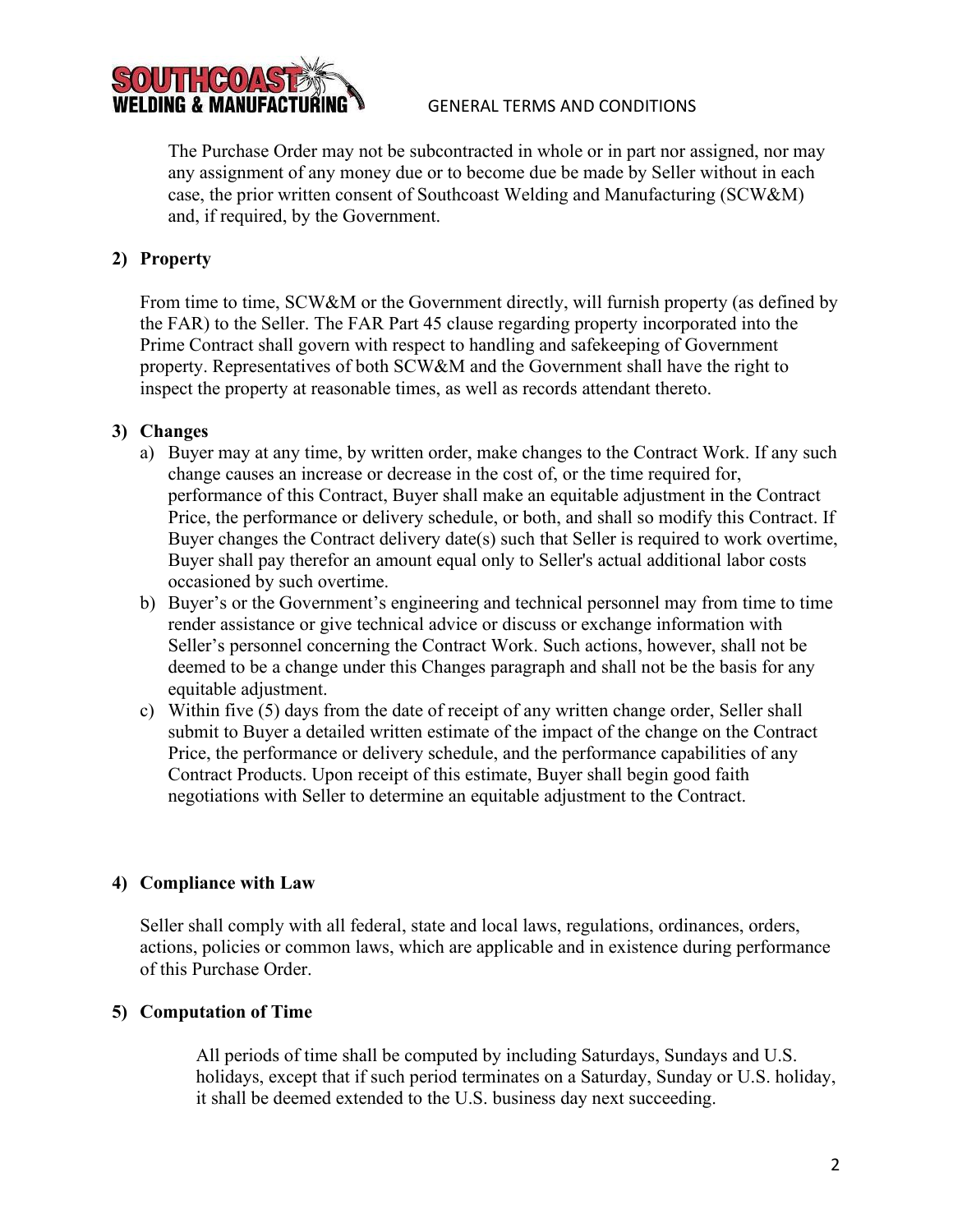

#### **6) Proprietary Data**

This Purchase Order, together with all attachments, whether physically incorporated or incorporated by reference, is considered proprietary to SCW&M, the Prime Contractor, and the Government. As such, the data shall not be reproduced, transmitted in any form, used or disclosed by Seller to any third party without the express written permission of an authorized representative of SCW&M.

#### **7) Acceptance of Work**

The Purchase Order incorporating these terms and conditions becomes a binding contract on the terms set forth in the Purchase Order and these Standard Terms and Conditions when it is accepted by acknowledgement or commencement of performance of any work, whichever comes first.

#### **8) Termination and Default**

SCW&M may terminate The Purchase Order, in whole or in part, in accordance with the appropriate FAR Default or Termination for Convenience clause incorporated into this Purchase Order by reference or incorporated into the Prime Contract. Accordingly, the terms and conditions set forth therein shall govern the rights of both parties in case of a termination of the Prime Contract by the Government or if SCW&M terminates this Purchase Order for either convenience or default.

#### **9) Deliveries**

Deliveries are to be made both in quantities and at the times specified in this Contract. Buyer accepts no liability for payment for Contract Products delivered which are in excess of the quantity specified unless such excess is agreed upon in advance by Buyer in writing. Except as otherwise provided in this Contract, no payment for extra quantities shall be made unless such extra quantities and the price therefor have been authorized in writing by Buyer.

#### **10) Disputes**

With respect to any claim that may arise between the Seller and SCW&M for which the government is or may be liable, Seller agrees that it will prepare its claim and will timely present it to SCW&M for submission to the government under the Contract Disputes Act of 1978, the Disputes Clause of the Prime Contract, or any other disputes resolution provisions of the Prime Contract. Terms and conditions of any disputes clause contained in the Prime Contract will be construed and made applicable to this Purchase Order. Seller agrees to proceed diligently with the performance of the Purchase Order, including any Change Orders, pending resolution of any dispute.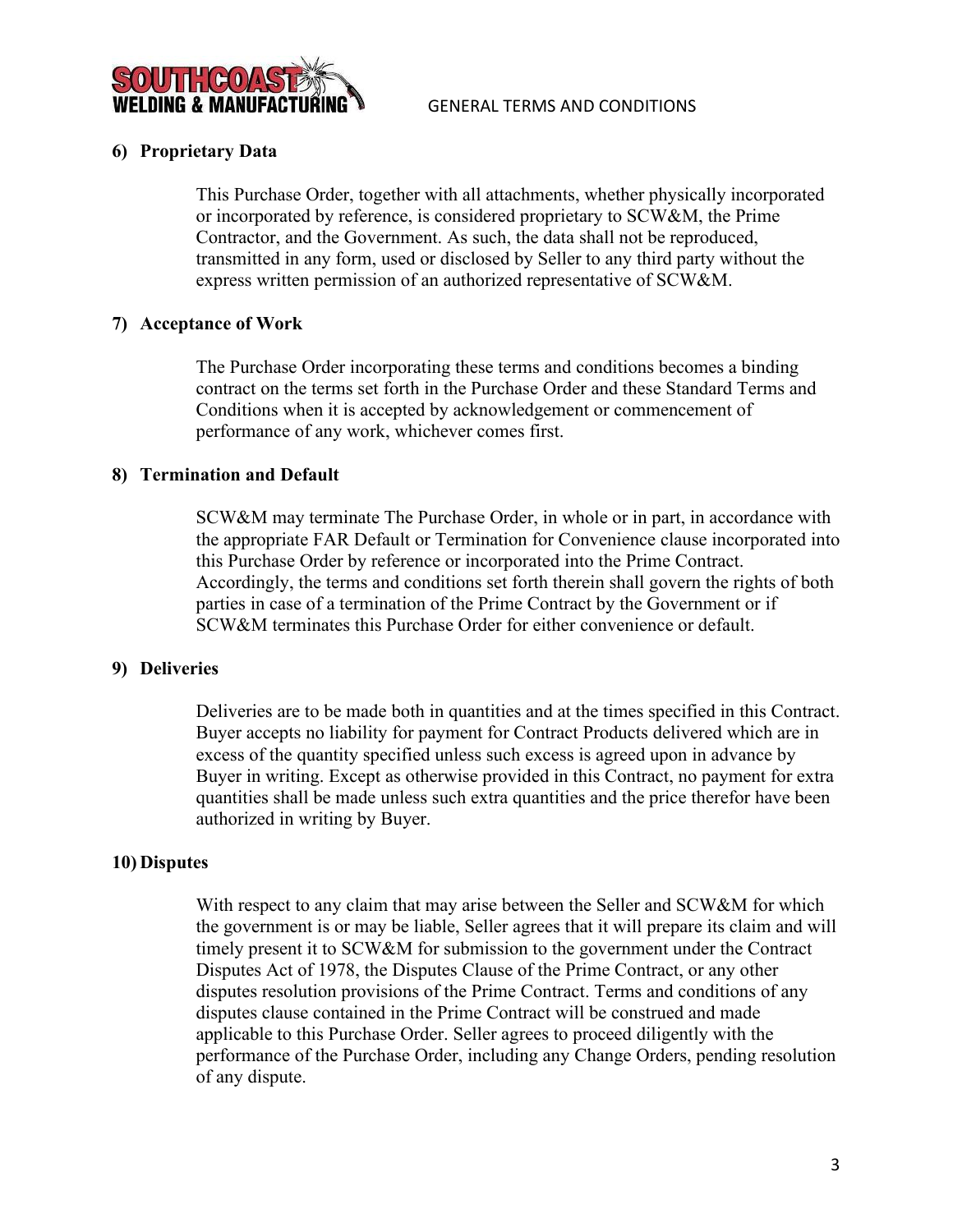

## **11) Export Control Compliance**

- a) If Seller is organized to do business in the United States, Seller shall comply with the Arms Export Control Act (22 U.S.C. 2778), the International Traffic In Arms Regulations (ITAR) (22 CFR Parts 120 to 130), the regulations issued by the Office of Foreign Assets Control (OFAC) (31 CFR Chapter V), and all other applicable laws, regulations and orders which control the imports and exports of defense articles, defense services, and technical data.
	- i) The Vessel and the Contract Products are deemed to be "defense articles" under the ITAR. This Contract may require Seller to furnish "defense services" and/or export "technical data" as defined in the ITAR.
	- ii) Seller represents and warrants that, if it manufactures or exports defense articles or furnishes defense services, it is registered with the Office of Defense Trade Controls (DTC), Bureau of Political-Military Affairs, Department of State.
	- iii) Technical data and defense services furnished by Buyer to Seller are authorized for use only by Seller and may not be exported or re-exported without a license or other approval from DDTC.
	- iv) If Seller desires to authorize Buyer to export technical data directly to, or furnish defense services to, a sub-tier supplier that is a foreign person, Seller shall include Buyer as a third party signatory on any export license or other approval prior to Buyer's exporting technical data to, or furnishing a defense service to, any such foreign person sub-tier supplier.
	- v) Seller shall provide to Buyer, upon request, all licenses or other approvals obtained by Seller in compliance with the above requirements, redacted if Seller desires to prevent the disclosure of any proprietary data.
- b) If Seller is not organized to do business in the United States, Seller nevertheless shall perform this Contract in compliance with the laws, regulations and terms set forth in subparagraph (a) hereof, specifically including, but not limited to, those provisions regarding the re-export of defense articles, defense services and technical data. Seller shall execute any documents required by Buyer in order for Buyer to lawfully export defense articles, defense services or technical data, or furnish defense services, to Seller in the performance of this Contract.

## **12) Force Majeure**

a) Any delay or failure of performance by Seller shall not constitute default under this Contract or give rise to any claim for damages if, and to the extent, that such delay or failure is caused by the occurrence of Force Majeure. The term "Force Majeure" shall mean any event or occurrence beyond the reasonable control and without the fault or negligence of Seller, which by exercise of due diligence, Seller shall not have been able to avoid or overcome. Such events and occurrences may include, by way of example and not limitation, natural disasters, floods, windstorms, severe weather and other acts of God, fires, explosions, riots, wars, sabotage, Seller's labor problems (including strikes and slowdowns but excluding lockouts), power failures, and acts of government.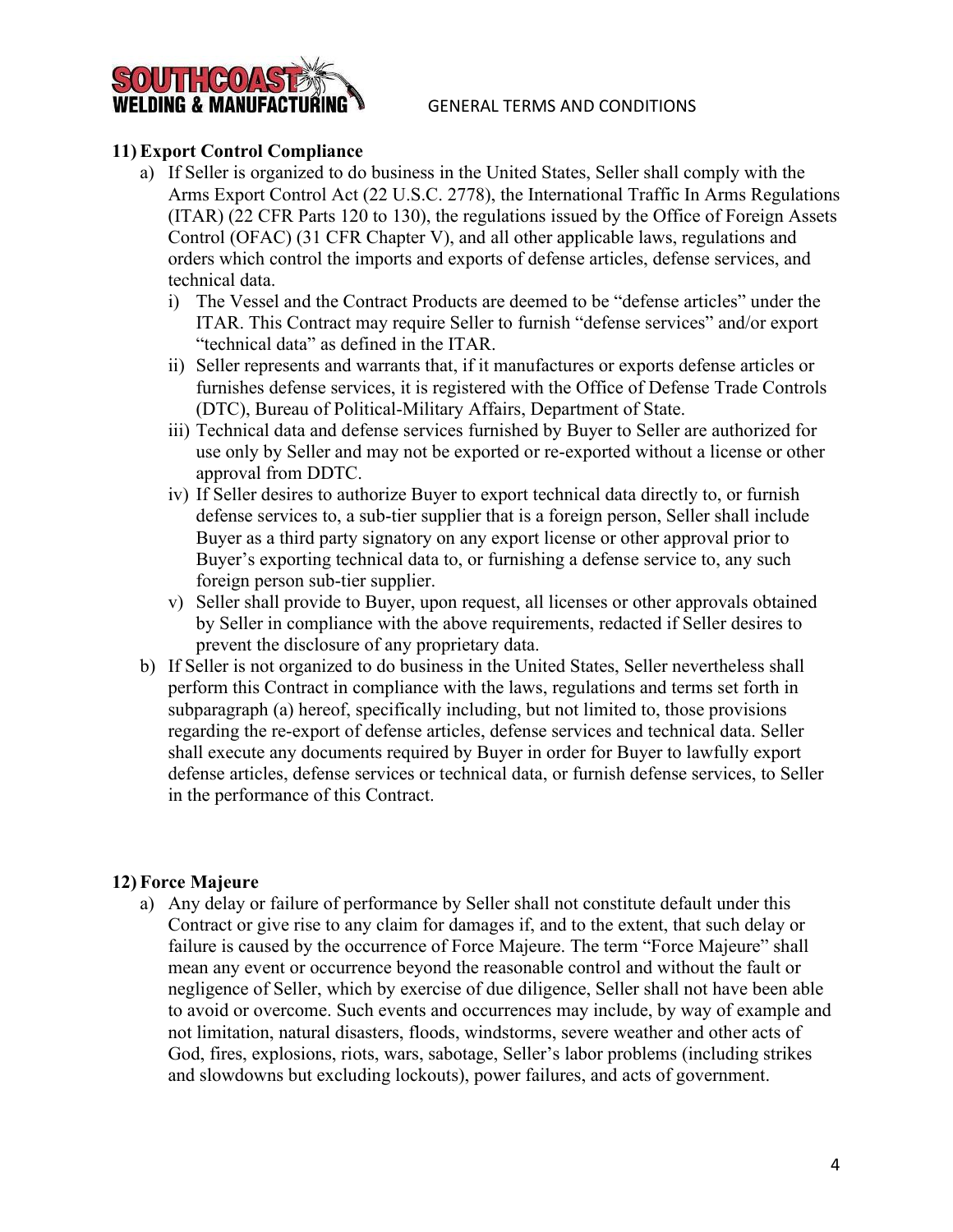

b) Seller shall provide notice to Buyer of the occurrence of Force Majeure no later than fifteen (15) days after Seller knows or has reason to know of the existence of the Force Majeure event, and such notice shall include Seller's estimated impact on the performance or delivery schedule. No extension of the delivery or performance schedule shall be granted unless such timely notice had been given to Buyer. Seller shall provide notice to Buyer of the cessation of any reported Force Majeure event within five (5) days after such event has ceased to exist, and such notice shall include a statement of the amount of delay in the performance or delivery schedule caused by such event.

## **13) Gratuities and Kickbacks**

No gratuities (in the form of entertainment, gifts or otherwise) or kickbacks shall be offered or given by Seller to any employee of Buyer with a view toward securing favorable treatment as a supplier or subcontractor.

#### **14) Warranties**

i) SELLER AGREES THAT FOR ALL WORK PROVIDED PURSUANT TO THE PURCHASE ORDER, SELLER SHALL GIVE THE WARRANTIES CALLED FOR IN THE PRIME CONTRACT, AND THAT SUCH WARRANTIES SHALL RUN FROM THE LATER OF REDELIVERY OF THE VESSEL(S) TO THE GOVERNMENT OR COMPLETION OF THE WORK. ADDITIONALLY, THE SELLER WARRANTS THAT ALL WORK SHALL BE FREE FROM ALL DEFECTS IN WORKMANSHIP AND MATERIALS; BE NEW AND OF GOOD MARINE QUALITY; BE SUITABLE FOR THE PURPOSE INTENDED; BE OF MERCHANTABLE QUALITY; IF OF SELLER'S DESIGN, MEET ALL PERFORMANCE REQUIREMENTS AND BE FREE FROM DEFECTS IN DESIGN; AND CONFORM TO THE PERFORMANCE REQUIREMENTS AS ESTABLISHED IN THE PURCHASE ORDER AND ITS REFERENCES, ALL FOR A MINIMUM PERIOD OF NINETY CALENDAR DAYS (UNLESS OTHERWISE SPECIFIED IN THE PURCHASE ORDER). SOUTHCOAST WELDING AND MANUFACTURING SHALL NOT BE DEEMED TO HAVE ACCEPTED ANY WORK FURNISHED BY THE SELLER PURSUANT TO THE PURCHASE ORDER UNTIL THEY HAVE BEEN FINALLY ACCEPTED BY THE GOVERNMENT UNDER THE PRIME CONTRACT AND THE WARRANTY PERIOD HAS EXPIRED. SOUTHCOAST WELDING AND MANUFACTURING MAY, AT ANY TIME DURING THE WARRANTY PERIOD, REQUIRE THE SELLER TO REMEDY BY REPAIR, CORRECTION, OR REPLACEMENT, WITHOUT COST TO SOUTHCOAST WELDING AND MANUFACTURING, ANY OF THE WORK PROVIDED BY THE SELLER WHICH FAILS TO COMPLY WITH THE REQUIREMENTS OF THE PURCHASE ORDER, INCLUDING THE ABOVE WARRANTIES, NO MATTER WHAT THE CAUSE.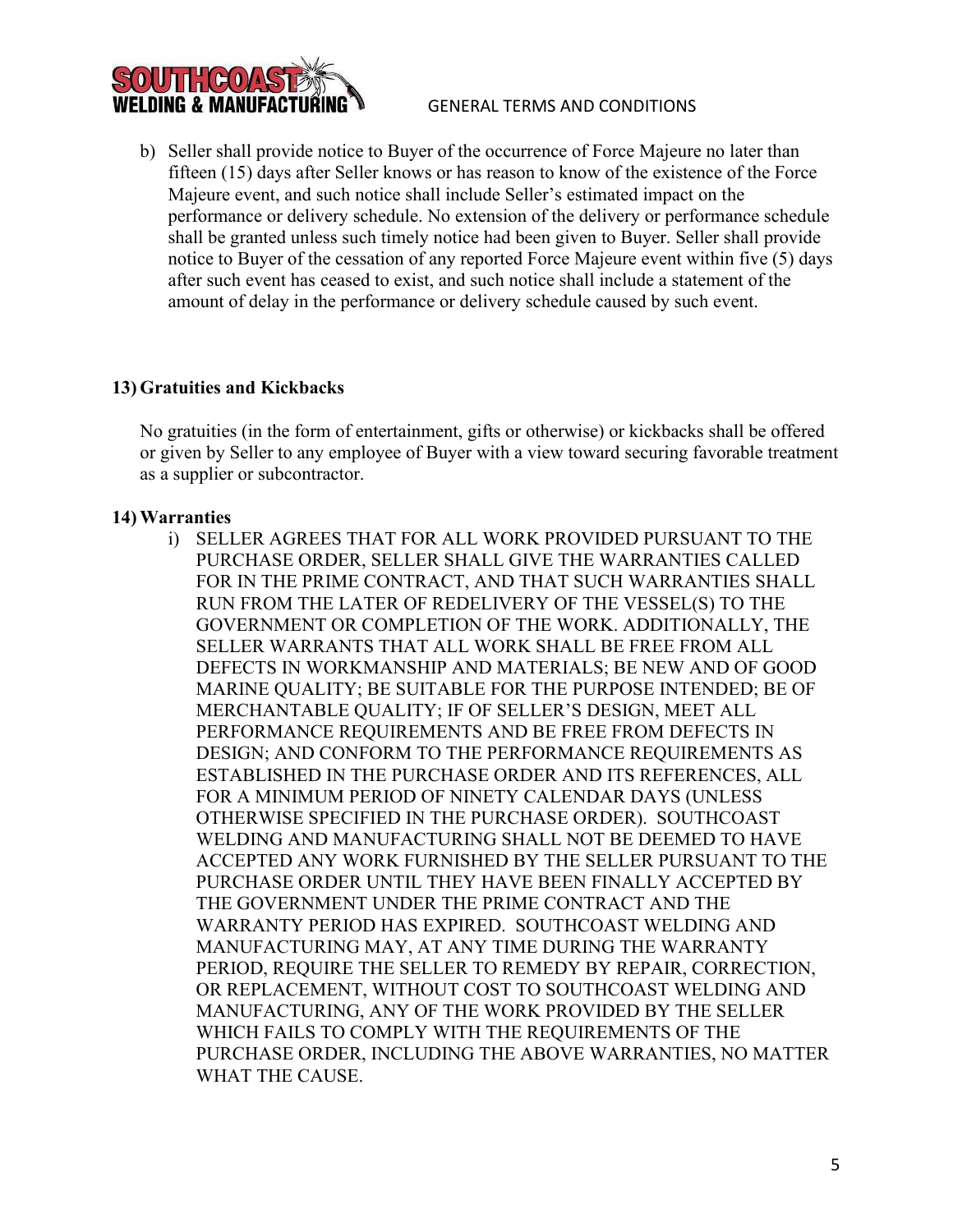

#### **15)Insurance and Indemnification**

Seller shall, at its own expense, provide and maintain during the entire Performance Period at least the kinds and minimum amounts of insurance itemized below. Seller agrees to indemnify, defend, and hold harmless SOUTHCOAST WELDING AND MANUFACTURING LLC, its directors, officers, agents, consignees, employees, affiliates and representatives from and against all expenses, damages, claims, suits, settlements, or liabilities of any kind whatsoever, including, but not limited to, breach of warranties, accidents, occurrences, injuries and losses to or any person or property wherever, which arise out of or are connected to the goods and/or services purchased/rendered hereunder on this Purchase Order. SOUTHCOAST WELDING AND MANUFACTURING LLC shall be named as an additional insured under all required policies. Seller shall provide SOUTHCOAST WELDING AND MANUFACTURING LLC a Certificate of Insurance showing proof of the required coverages. The Seller's Certificate of Insurance shall provide evidence of:

1. Commercial or Marine General Liability insurance to include broad form property damage and personal injury insurance with coverage to include premises operations, products liability, completed operations hazard, contractual liability (specifically insuring the liability assumed under this Purchase Order) and independent contractors. If applicable, Ship Repairer's Legal Liability insurance should be evidenced within this policy, or separately. Combined bodily injury and property damage coverage shall have minimum limits of liability of \$2,000,000 per occurrence and \$2,000,000 in the aggregate.

2. Automobile Liability insurance with coverage to include owned hired and non-owned vehicles. Combined bodily injury and property damage coverage shall have a minimum liability limitation of \$1,000,000 per occurrence.

3. State Act Worker's Compensation (for any state where work is being performed) and, if applicable, U.S. Longshore and Harbor Workers' Compensation Act (USL&H) insurance and Employer's Liability insurance with limits conforming to the statutory requirements of each.

4. Employer's Liability shall have minimum limits of liability of \$1,000,000 each accident.

5. Environmental Liability insurance covering bodily injury and property damage for both gradual and sudden occurrences is required for all companies using hazardous substances or whose work may produce hazardous waste with minimum limits of \$5,000,000 per occurrence.

#### **Certificate of Insurance Requirements**

· All insurers must be rated A- or better by A.M. Best or other rating agency;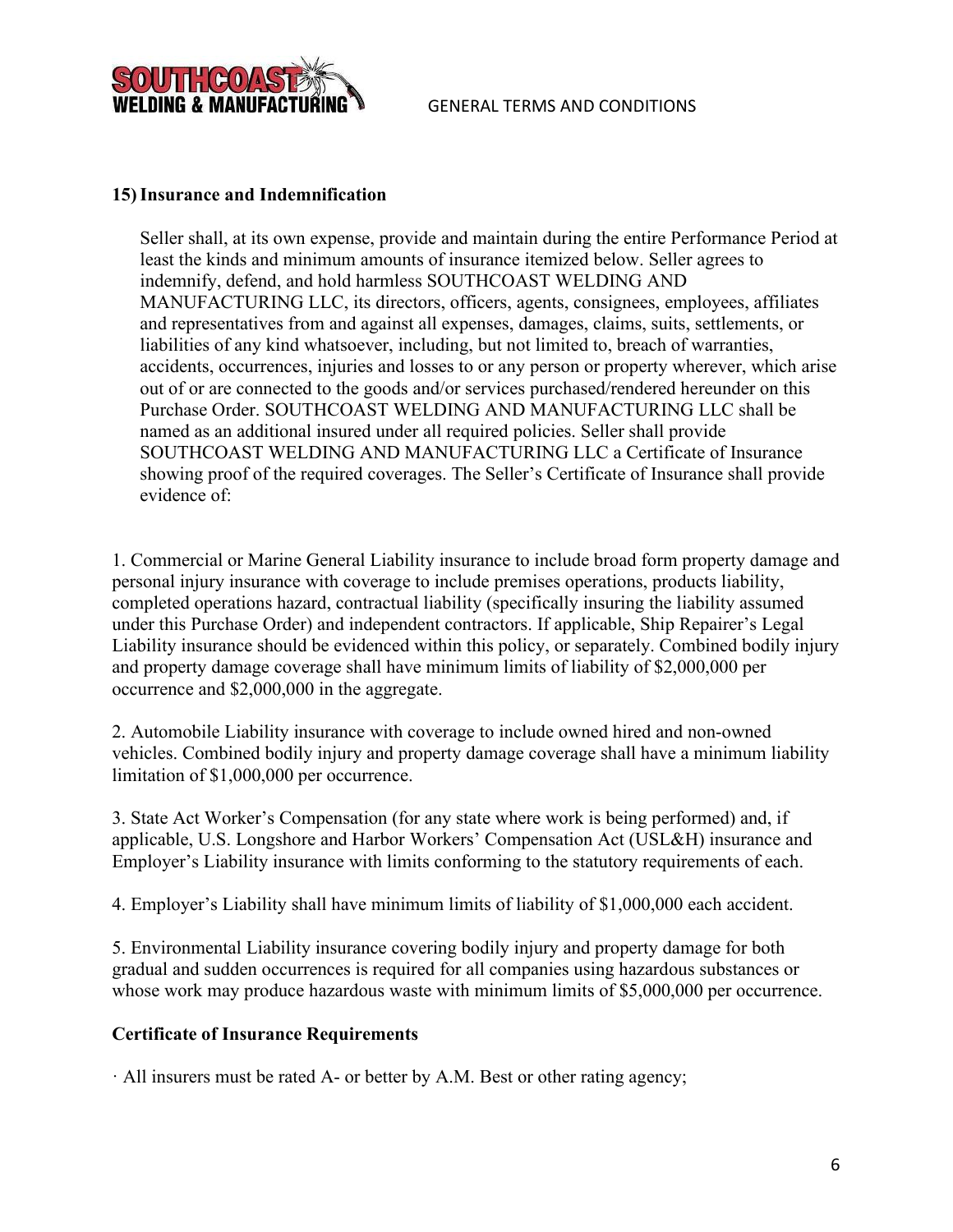

· All insurance is primary to and noncontributing with any other insurance carried by Southcoast Welding and Manufacturing;

· Standard ACORD form certificates shall be submitted prior to commencing contract and shall:

o Name Southcoast Welding and Manufacturing as an additional insured (coverage 1 -2 above);

o Provide a waiver of subrogation in favor of Southcoast Welding and Manufacturing (coverage 3 -4 above):

o Obligate the insurer to endeavor to provide Southcoast Welding and Manufacturing not less than thirty (30) days' prior written notice in the event of policy cancellation or any material change therein.

· Certificate may be delivered by email from insurance broker to: Controller@southcoatwelding.net or mailed to below address.

· Certificate Holder is:

o Southcoast Welding and Manufacturing, LLC 2591 Faivre Street Chula Vista, CA 91911

## **16) General Terms**

- a) This Purchase Order shall be governed and construed in accordance with the laws of the State of California, except as otherwise provided herein with respect to government clauses, laws and regulations incorporated by reference, regardless of the law that applies under choice of law analysis.
- b) The relationship between SCW&M and the Seller pursuant to any Purchase Order shall be that of an independent contractor and Seller is not an employee, servant, joint venture, or agent for SCW&M. (c) If any one or more of the provisions of this Purchase Order is found to be invalid the remaining provisions shall not be affected, and this Purchase Order shall be interpreted as if not containing such provisions.

#### **17) Acceptance**

a) Title to supplies furnished under this contract shall pass to the Government upon formal acceptance, regardless of when or where SCW&M (or the eventual customer) takes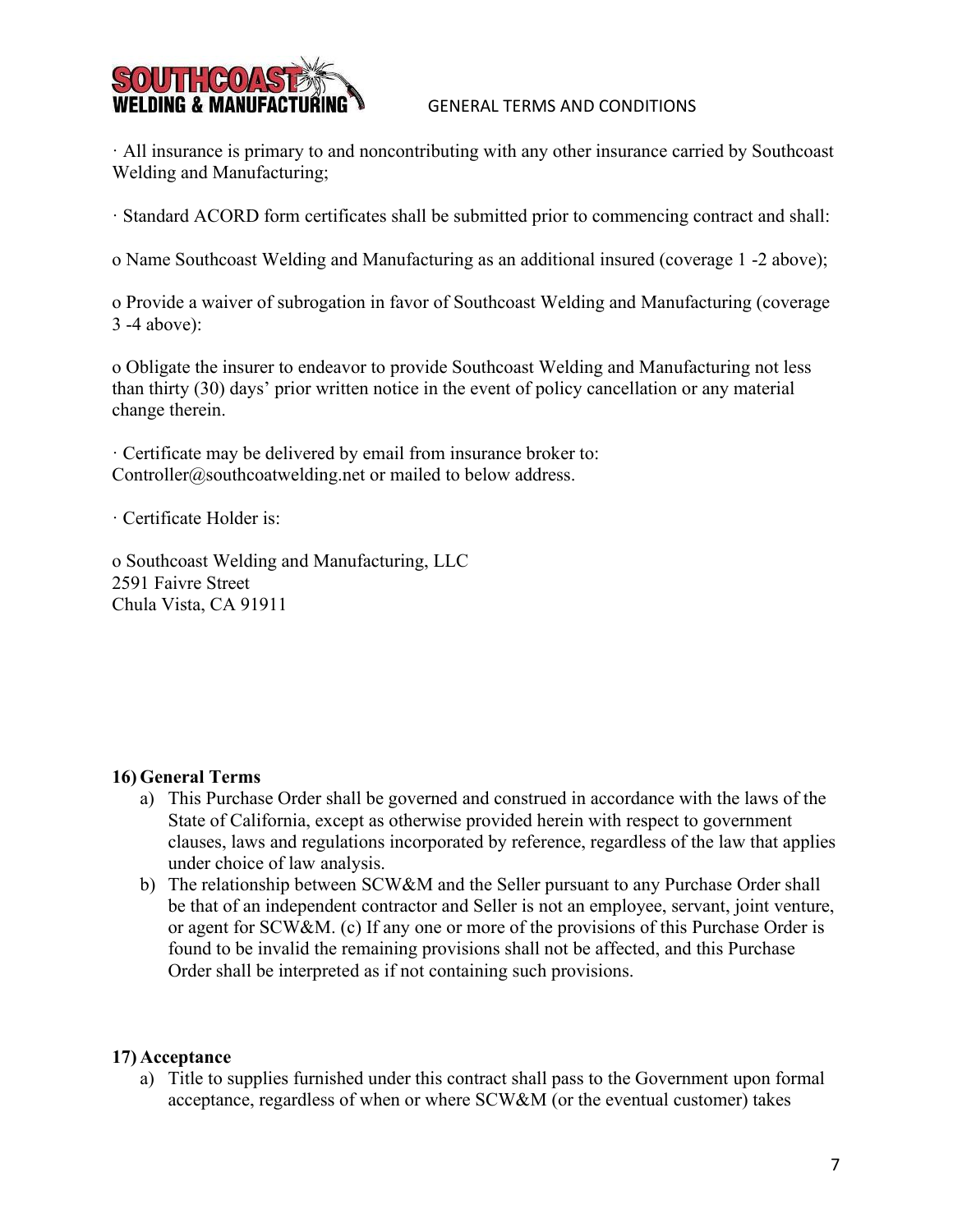



physical possession, unless the contract/purchase order specifically provides for earlier passage of title.

- b) Unless the contract specifically provides otherwise, risk of loss of or damage to supplies shall remain with the Supplier until, and shall pass to SCW&M upon
	- i) Delivery of the supplies to a carrier, if transportation is f.o.b. origin; or
	- ii) Acceptance by SCW&M or delivery of the supplies to the eventual customer at the destination specified in the contract/purchase order, whichever is later, if transportation is f.o.b. destination.
	- iii) Paragraph (b) of this clause shall not apply to supplies that so fail to conform to contract requirements as to give a right of rejection. The risk of loss of or damage to such nonconforming supplies remains with the Supplier until cure or acceptance. After cure or acceptance, paragraph (b) of this clause shall apply. Under paragraph (b) of this clause, the Supplier shall not be liable for loss of or damage to supplies caused by the negligence of officers, agents, or employees of SCW&M acting within the scope of their employment.
- c) Federal Acquisition Regulation 46.501 is hereby incorporated into this contract/ purchase order and shall govern the acceptance of all supplies/equipment. In the event of conflict between the aforementioned FAR clause and the paragraphs set forth above, the FAR clause shall prevail.

## **18) Price and Payment**

- a) The price of this order includes all federal, state and local taxes from which the Seller cannot obtain exemption. The Purchase Order price is set forth in the Purchase Order and shall not be subject to modification, increase or decrease unless so directed in writing by the SCW&M Buyer.
- b) After completion of the work and upon submission of a proper invoice, Seller shall be paid the Prices specified after delivery and acceptance of the completed work, less any deductions or other amounts withheld by the government and less amounts previously paid as progress payments. It is, however, expressly agreed that no compensation shall be due Seller until payment is received by SCW&M from the Sponsor. (c) The date for any cash discount shall commence on the day the material is accepted or the date of receipt of a proper invoice, whichever is later. (d) Unless otherwise agreed in writing, SCW&M will not pay any charges for packing and crating. (e) All containers, bills of lading and packing slips shall list the SCW&M Purchase Order number. The F.O.B. point is to Southcoast Welding and Manufacturing unless otherwise specified on the purchase order.

#### **19) Liens**

Seller shall immediately discharge or cause to be discharged any lien or right in rem of any kind, other than in favor of the government, which at any time exists or arises in connection with work done or materials furnished under the Purchase Order with respect to the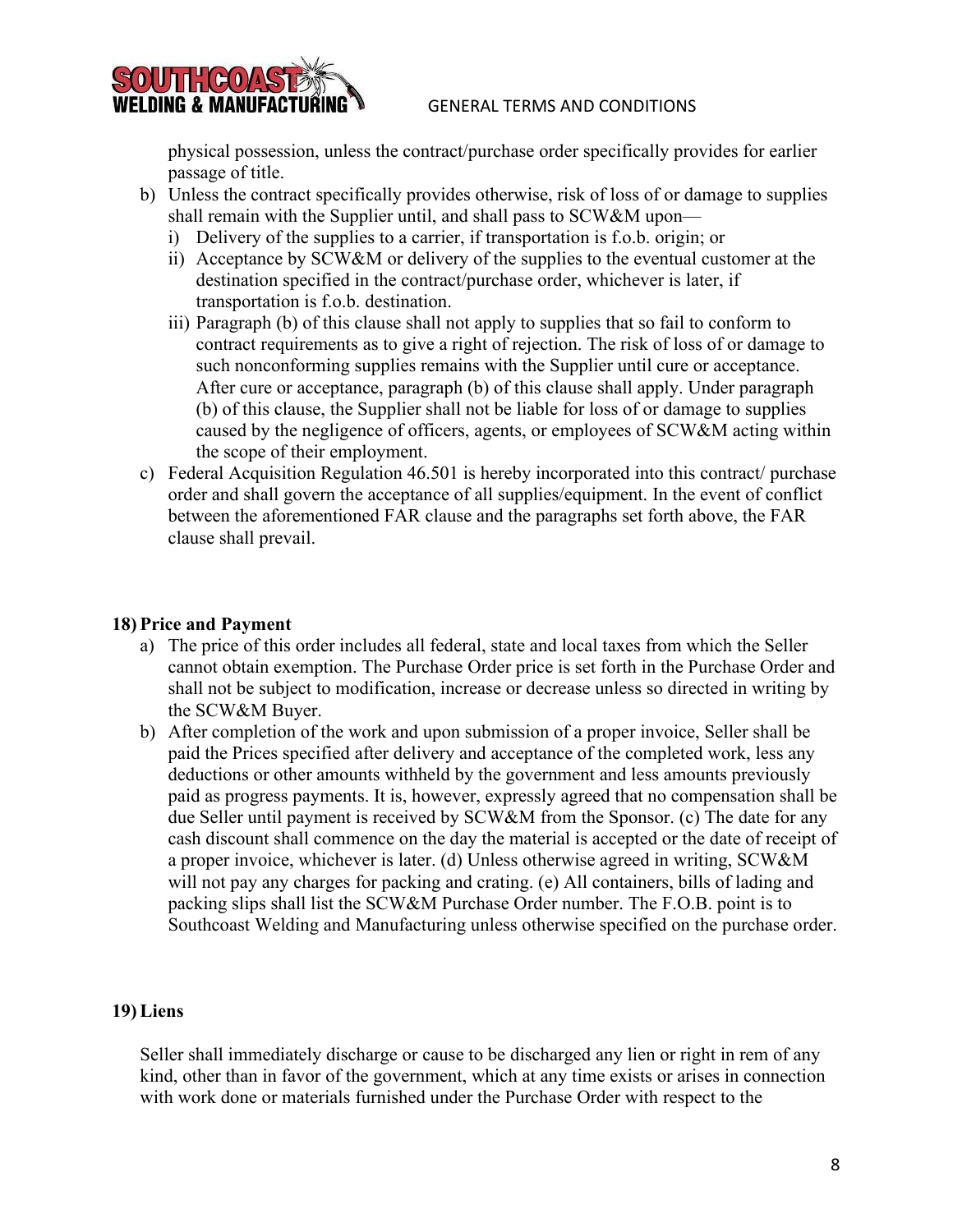

machinery, fittings, equipment or materials for the Vessel(s). At SCW&M's request seller shall furnish SCW&M a formal and full release of rights in rem.

#### **20) Notices**

Notices required by this Contract to be given by Seller or Buyer to the other shall be in writing and shall be deemed effective when served personally; delivered by courier service (with proof of delivery); successfully transmitted by fax (with confirmation of receipt); sent by email (with the time of confirmation of receipt by the addressee); or deposited in the U.S. Mail, first class postage prepaid, addressed as follows, or addressed to either party at such other address(es) as such party may later specify in writing.

To Seller: To Buyer: As indicated on face of the purchase order Southcoast Welding and Manufacturing the purchase order Attn: Purchasing Manager

2591 Faivre Street, Bldg. 1 Chula Vista, CA 91911-7146

Facsimile: (619) 429-1337

#### **21) Quality**

Seller shall provide and maintain a commercially reasonable quality control system that complies with the quality control requirements of this Contract. Records of all quality control inspection work by Seller shall be kept complete and available to Buyer and the Government.

#### **22) Survival**

In the event of completion or termination of this contract/purchase order, the terms and conditions set forth in the Insurance and Indemnification and Proprietary Rights articles shall survive and remain in full force and effect for a period of five (5) years after termination or completion of the contract/order.

#### **23) Performance Period**

TIME IS OF THE ESSENCE IN THIS PURCHASE ORDER. The Seller shall begin performance on the date set forth in the Purchase Order and shall complete all work within the time specified therein. Failure to perform the work within the performance period shall be considered a material breach of this Purchase Order and could result in SCW&M taking action against the Seller, up to and including termination for default.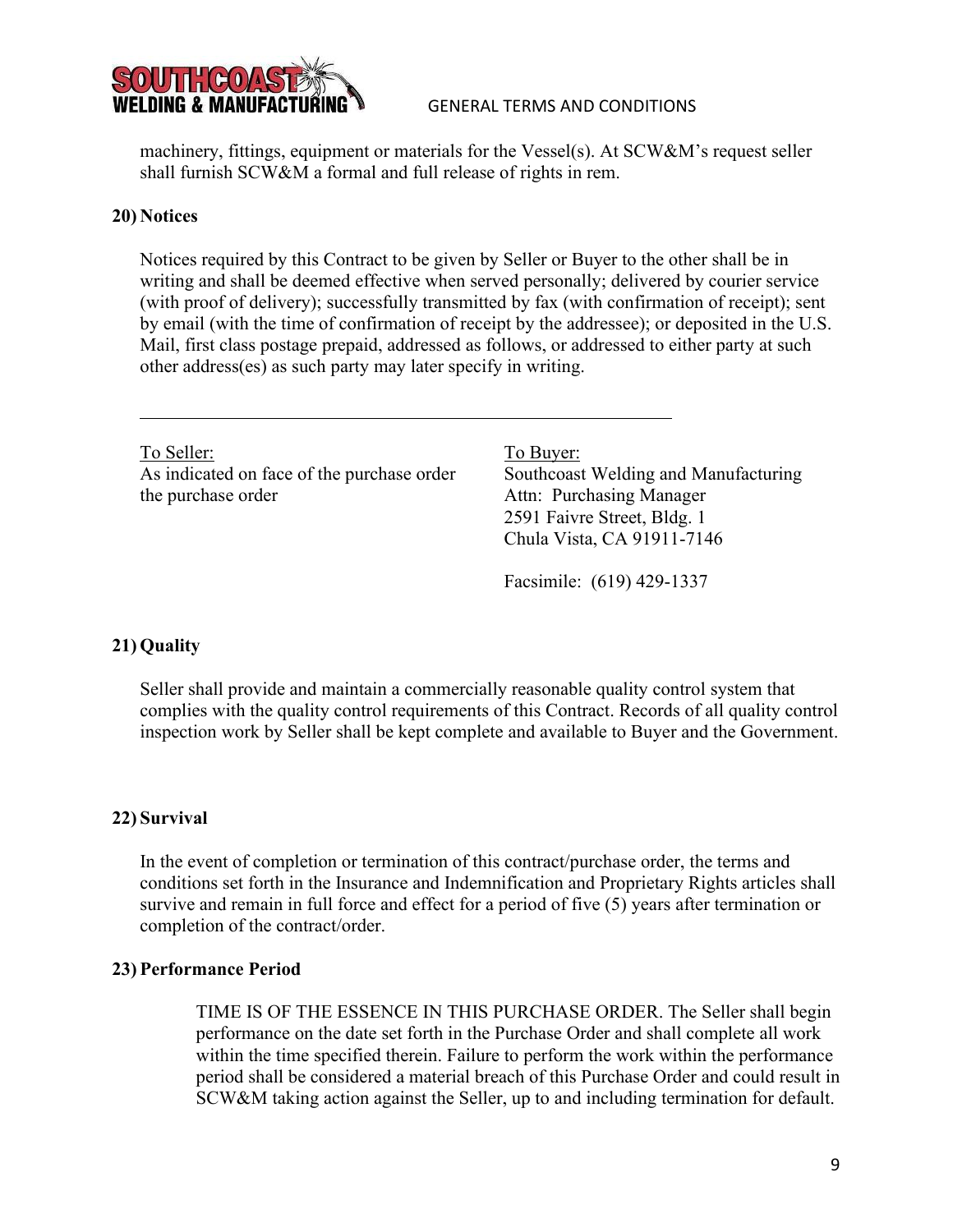

### **24) Title and Risk of Loss**

Title to and risk of loss of all equipment/supplies furnished to or procured by the supplier under the terms of this contract/purchase order shall be governed by FAR Part 45.4, which is incorporated into this contract/purchase order by reference. Where the term Government is used in the FAR citation, this term shall be construed to mean "SCW&M".

#### **25) Safety**

- a) The safe conduct of all persons employed by Seller or its subcontractors or vendors shall be the sole responsibility of Seller. Seller shall take all reasonable precautions in the performance of the Contract Work to protect the health and safety of such employees and others and to minimize danger from all hazards to life and property. Seller shall comply with all applicable United States, state, and local health, safety and fire protection laws and regulations, including, but not limited to, the applicable portions of related NAVSEA Standard Items, the Occupational Safety and Health Standards 29 CFR 1910, Occupational Safety and Health Standards for Shipyard Employment 29 CFR 1915, and Cal OSHA Title 8 Cal Code Regulations. Seller shall also comply with Buyer's safety policies and procedures. Seller is solely responsible for informing itself of said laws, regulations, policies and procedures. Buyer's Safety Manual and other materials are available at Buyer's Safety Department. In any event where the aforesaid laws, regulations, policies and procedures are in conflict, Seller shall comply with the item providing the greatest safety protection. Any failure by Seller or any of its suppliers to comply with any such safety policies, procedures, laws or regulations shall constitute a default. Under no circumstance shall compliance with Buyer's safety policies and procedures alone be considered complete satisfaction of the requirements of this subparagraph.
- b) Seller's occupational health and safety management system shall incorporate measures which reasonably demonstrate that its employees are competent to perform their tasks safely and ensure that, in the performance of this Contract, hazards to health and safety have been eliminated where possible or are being controlled through formal planning methods and procedures.
- c) Seller shall complete the following prior to commencement of performance of the Contract Work:
	- i) Seller's Safety Representative, together with equivalent representatives of Seller's suppliers who are expected to perform at Buyer's facilities, shall meet with Buyer's Safety Manager or designee to review applicable safety policies and procedures.
	- ii) Provide to Buyer's Safety Department a copy of Seller's written safety policies and procedures.
	- iii) Provide to Buyer's Safety Department a copy of all Material Safety Data Sheets ("MSDS") for all chemical compounds that Seller anticipates using in performing Contract Work at Buyer's facilities.
	- iv) Seller's Employees are required, if applicable, to complete the SCW&M safety training.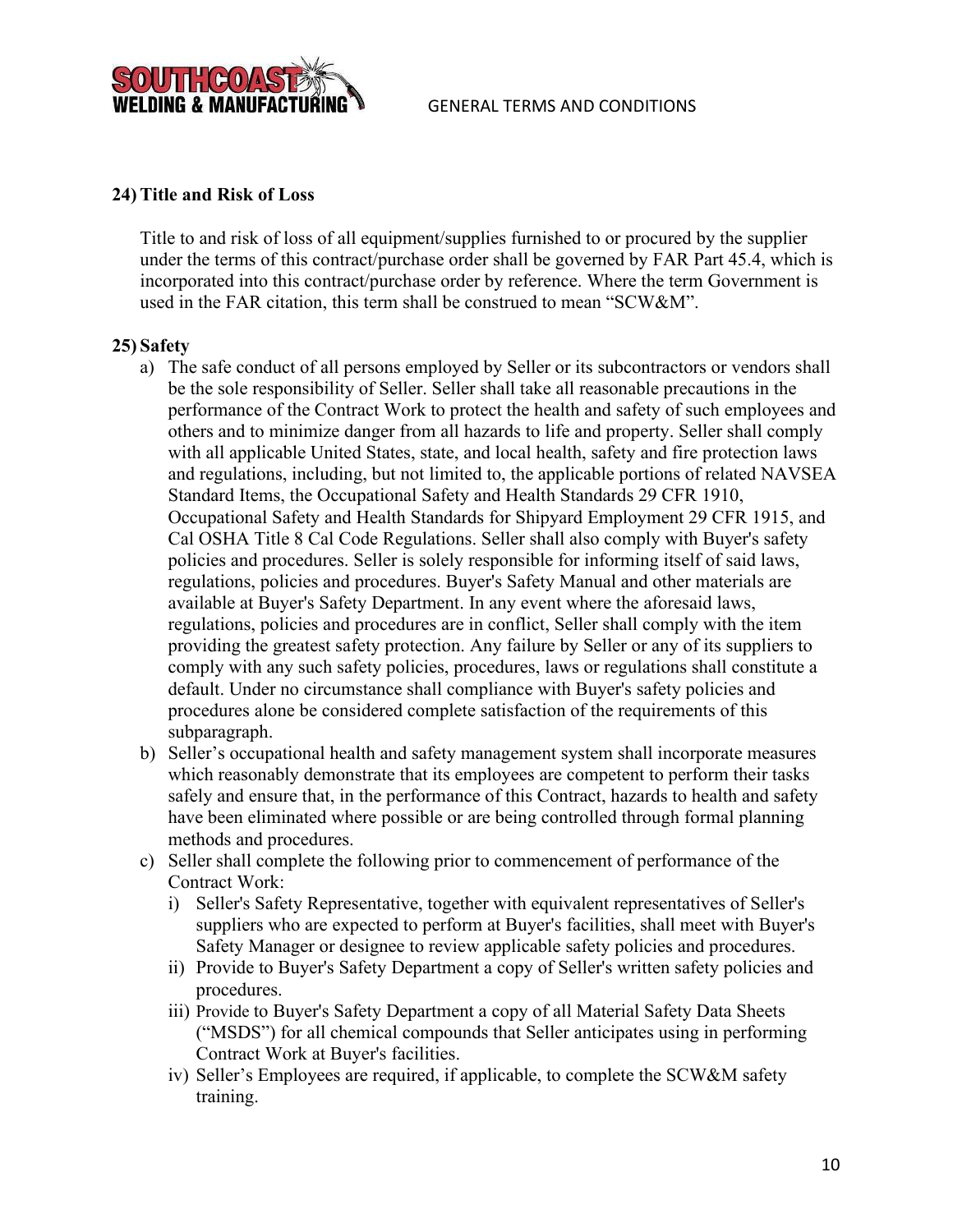

- e) Seller represents and warrants that Seller's employees and suppliers' employees performing Contract Work at Buyer's facilities are properly trained in all Federal, State, and local health, safety and fire protection laws and regulations and Buyer's safety policies and procedures, applicable to the Contract Work.
- f) Seller shall report all recordable occupational injuries or illnesses (as defined in 29 CFR 1904.12(c)) occurring at Buyer's facilities during performance of the Contract Work in accordance with the following procedures:
	- i) Seller shall make an initial report to Buyer's Safety Department within four hours of the incident. This report shall consist of the name of the injured person, place of occurrence, nature of the injury, and a brief description of the incident. This report can be made orally by telephone call to (619) 429-1337 or by personal visit to Buyer's Safety Department.
	- ii) Seller shall submit a written final report in the form of a formal accident investigation report, within 24 hours of the incident, using SCW&M Form for Supervisor's Injury Analysis available at buyer's Safety Department or any other form which includes all necessary information. This report shall be delivered to buyer's Safety Department in person or by mail at SouthCoast Welding & Manufacturing LLC, 2591 Faivre St, Chula Vista CA 91911
- g) Seller shall immediately notify Buyer's Safety Department, in writing, upon receiving notice of any inspection from either United States OSHA or local OSHA representatives, of their work area at Buyer's facilities. In the event of such an inspection, Seller shall permit Buyer's personnel to be present at any opening conference, the inspection and any closing conference, and Seller shall provide Buyer with copies of all correspondence, including citations, received from OSHA or Cal OSHA.
- h) If, in Buyer's sole opinion, Seller fails to comply with this Safety paragraph, Buyer, may without prejudice to any other legal or contractual rights of Buyer, issue an order stopping all or part of the Contract Work. Seller shall have no claim for extension of time or for compensation or damages by reason of or in connection with such work stoppage.
- i) Seller shall remove from Buyer's facilities any of Seller's or Seller's suppliers' employees immediately upon Buyer's request based upon (in Buyer's sole opinion) violation of Buyer's safety policies or procedures, or violation of applicable United States, state or local safety laws or regulations.

## **26) Security**

30U11.GO

Seller shall comply with Buyer's security policies and procedures regarding personnel administration, vehicle operations, and general security practices. Willful or repeated negligent noncompliance by Seller or any of its subcontractors or vendors with any such security policies or procedures shall constitute a default.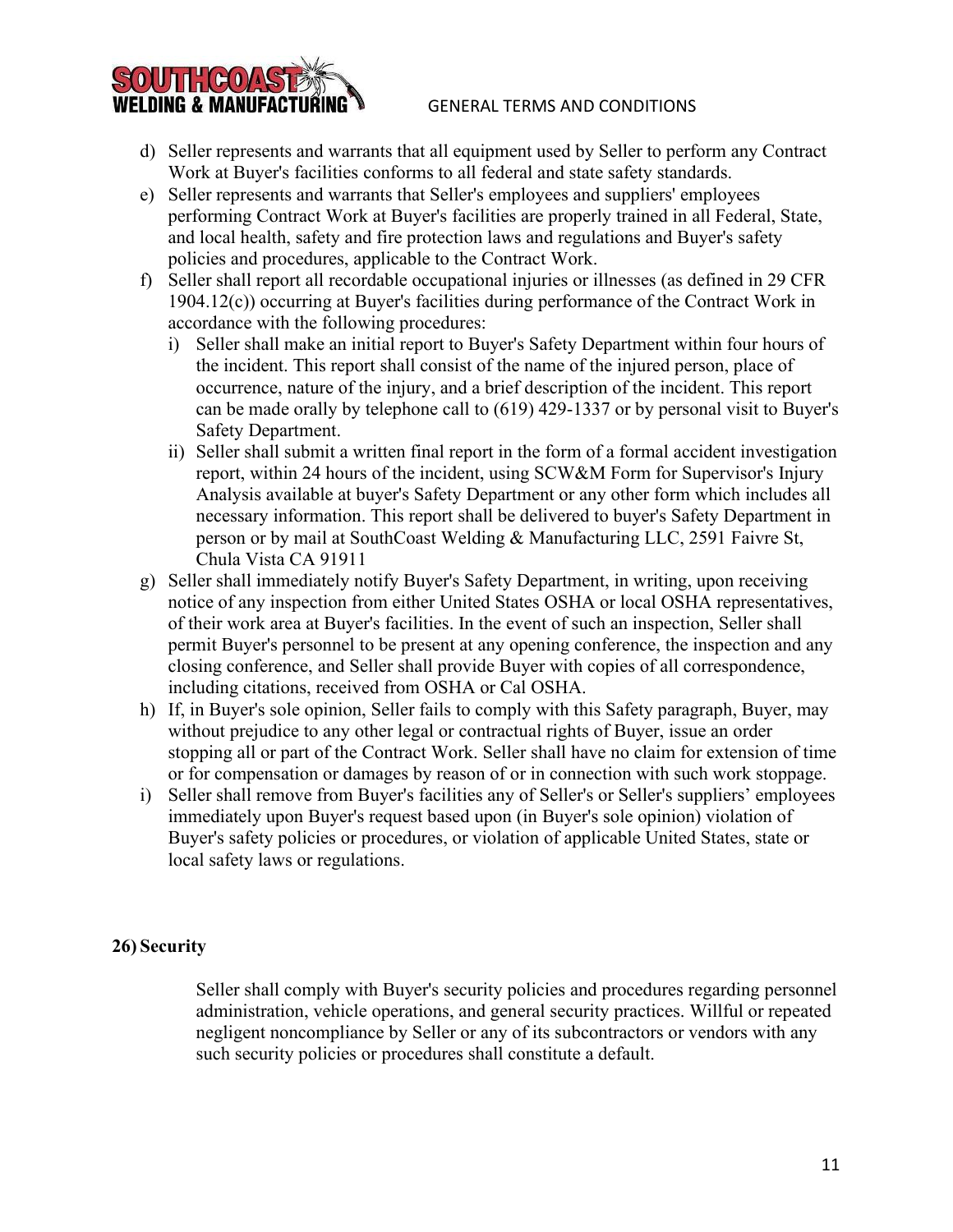

#### **27) Prime Contract**

i) It is understood and agreed that for the purposes of any Purchase Order issued by SCW&M, the term Prime Contract may mean a prime contract issued by a Federal Government Agency, a Subcontract issued by a Prime Contractor or any other agreement under which SCW&M may be authorized to perform work. As an authorized supplier under the prime contract, certain contract provisions and/or Federal Acquisition Regulation (FAR) clauses will be automatically flowed down, all of which the Supplier must adhere to. Accordingly, the prime contract associated with this work is hereby incorporated by reference. SCW&M will make the prime contract FAR Clauses available to the Supplier should they require a copy.

## **FAR & DFAR FLOWDOWN PROVISIONS**

PROVISIONS INCORPORATED BY REFERENCE. The below listed Federal Acquisition Regulation (FAR) and the Department of Defense Federal Acquisition Regulation Supplement (DFARS) clauses are hereby incorporated by reference and made part of the Purchase Order with the same force and effect as though set forth in full text herein. The effective version of each FAR and DFARS clause shall be the same version as that found in SCW&M Prime Contract. The full text of a clause may be accessed electronically at these addresses: http://acquisition.gov/far or [http://farsite.hill.af.mil](http://farsite.hill.af.mil/) .

This Contract is entered into by the parties in support of a U.S. Government contract.

#### **As used in the FAR/DFAR clauses referenced below and otherwise in this Contract:**

1. "Commercial Item" means a commercial item as defined in FAR 2.101.

2. "Contract" means this Contract.

3. "Contracting Officer" shall mean the U.S. Government Contracting Officer for SCW&M government prime contract under which this Contract is entered.

4. "Contractor" and "Offeror" means SELLER, as defined in this document, acting as the immediate subcontractor to SCW&M.

5. "Prime Contract" means the contract between SCW&M and the U.S. Government or between SCW&M and its higher-tier contractor who has a contract with the U.S. Government.

6. "Subcontract" means any contract placed by the Contractor or lower‐tier subcontractors under this Contract.

#### **NOTES**

The following notes apply to the clauses incorporated by reference below only when specified in the parenthetical phrase following the clause title and date.

1. Substitute " SCW&M " for "Government" or "United States" throughout this clause.

2. Substitute " SCW&M Procurement Representative" for "Contracting Officer", "Administrative Contracting Officer", and "ACO" throughout this clause.

3. Insert "and SCW&M " after "Government" throughout this clause.

4. Insert "or SCW&M " after "Government" throughout this clause.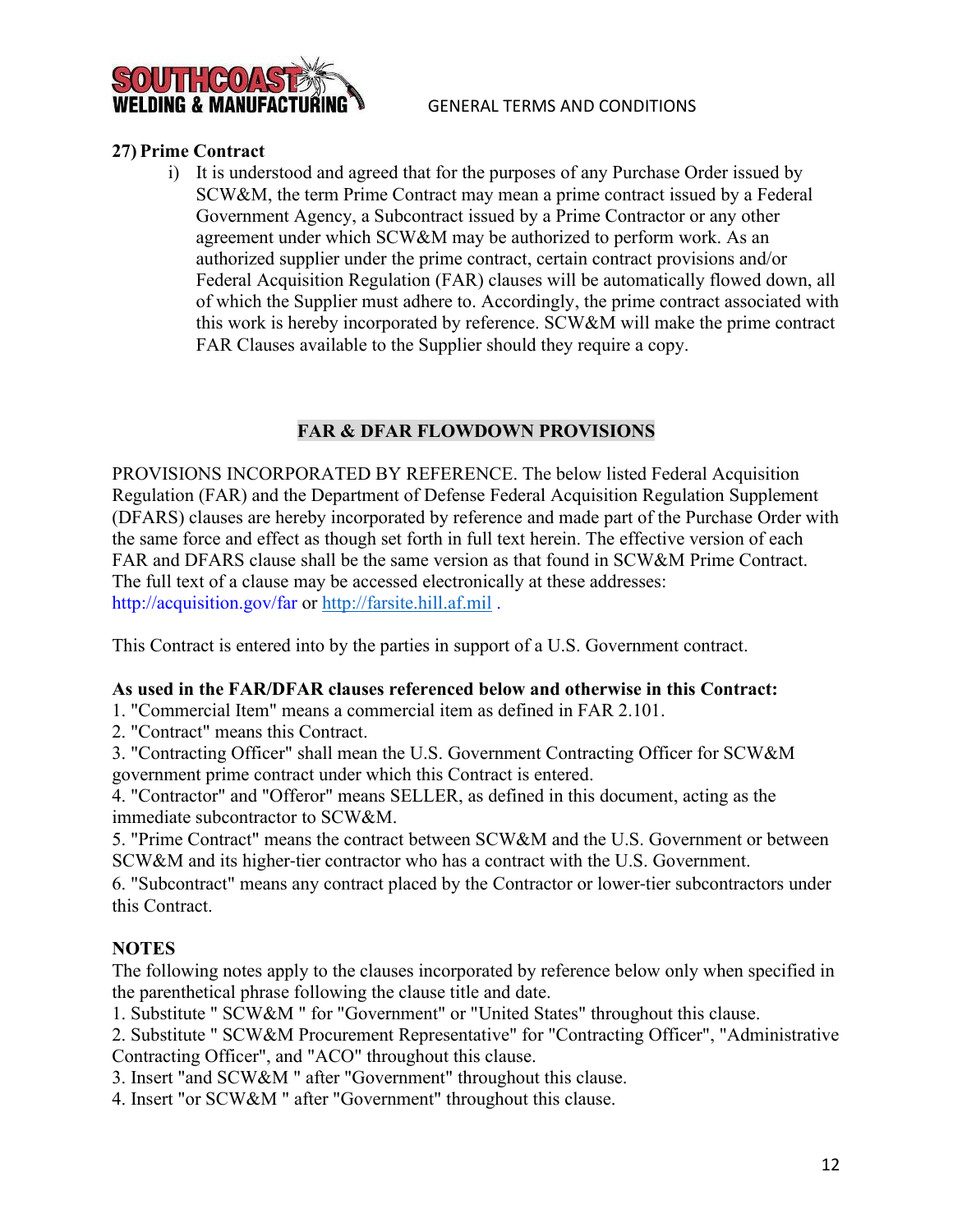

5. Communication/notification required under this clause from/to the Contractor to/from the Contracting Officer shall be through SCW&M.

6. Insert "and SCW&M " after "Contracting Officer", throughout the clause.

7. Insert "or SCW&M PROCUREMENT REPRESENTATIVE" after "Contracting Officer", throughout the clause.

## **The following FAR clauses apply to this Contract:**

FAR 52.203-3 GRATUITIES (Applies if this Contract exceeds \$150,000. Note 4 applies.)

FAR 52.203‐6 RESTRICTIONS ON SUBCONTRACTOR SALES TO THE GOVERNMENT (Applies if this Contract exceeds \$150,000.)

FAR 52.203-7 ANTI-KICKBACK PROCEDURES (Applies if this Contract exceeds \$150,000.)

FAR 52.203-8 CANCELLATION, RESCISSION, AND RECOVERY OF FUNDS FOR ILLEGAL OR IMPROPER ACTIVITY (Applies if this Contract exceeds \$150,000. Note 4 applies.)

FAR 52.203‐12 LIMITATION ON PAYMENTS TO INFLUENCE CERTAIN FEDERAL TRANSACTIONS (Applies if this Contract exceeds \$150,000.)

FAR 52.203‐13 CONTRACTOR CODE OF BUSINESS ETHICS AND CONDUCT (Disclosures made under this clause shall be made directly to the Government entities identified in the clause.)

FAR 52.203-17 CONTRACTOR EMPLOYEE WHISTLEBLOWER RIGHTS AND REQUIREMENT TO INFORM EMPLOYEES OF WHISTLEBLOWER RIGHTS (Applies if this Contract exceeds \$150,000.)

FAR 52.204‐9 PERSONAL IDENTITY VERIFICATION OF CONTRACTOR PERSONNEL (Applies where SELLER will have physical access to a federally‐controlled facility or access to a Federal information system.)

FAR 52.204-10 REPORTING EXECUTIVE COMPENSATION AND FIRST-TIER SUBCONTRACT AWARDS (Subparagraph (c) (1) does not apply. If SELLER meets the thresholds specified in paragraphs (c)(2) and (d) of the clause, SELLER shall report required executive compensation by posting the information to the Government's Central Contractor Registration (CCR) database at http://www.ccr.gov. All information posted will be available to the general public.)

FAR 52.209-6 PROTECTING THE GOVERNMENT'S INTEREST WHEN SUBCONTRACTING WITH CONTRACTORS DEBARRED, SUSPENDED, OR PROPOSED FOR DEBARMENT (Applies if this Contract exceeds \$30,000. Copies of notices provided by SELLER to the Contracting Officer shall be provided to SCW&M.)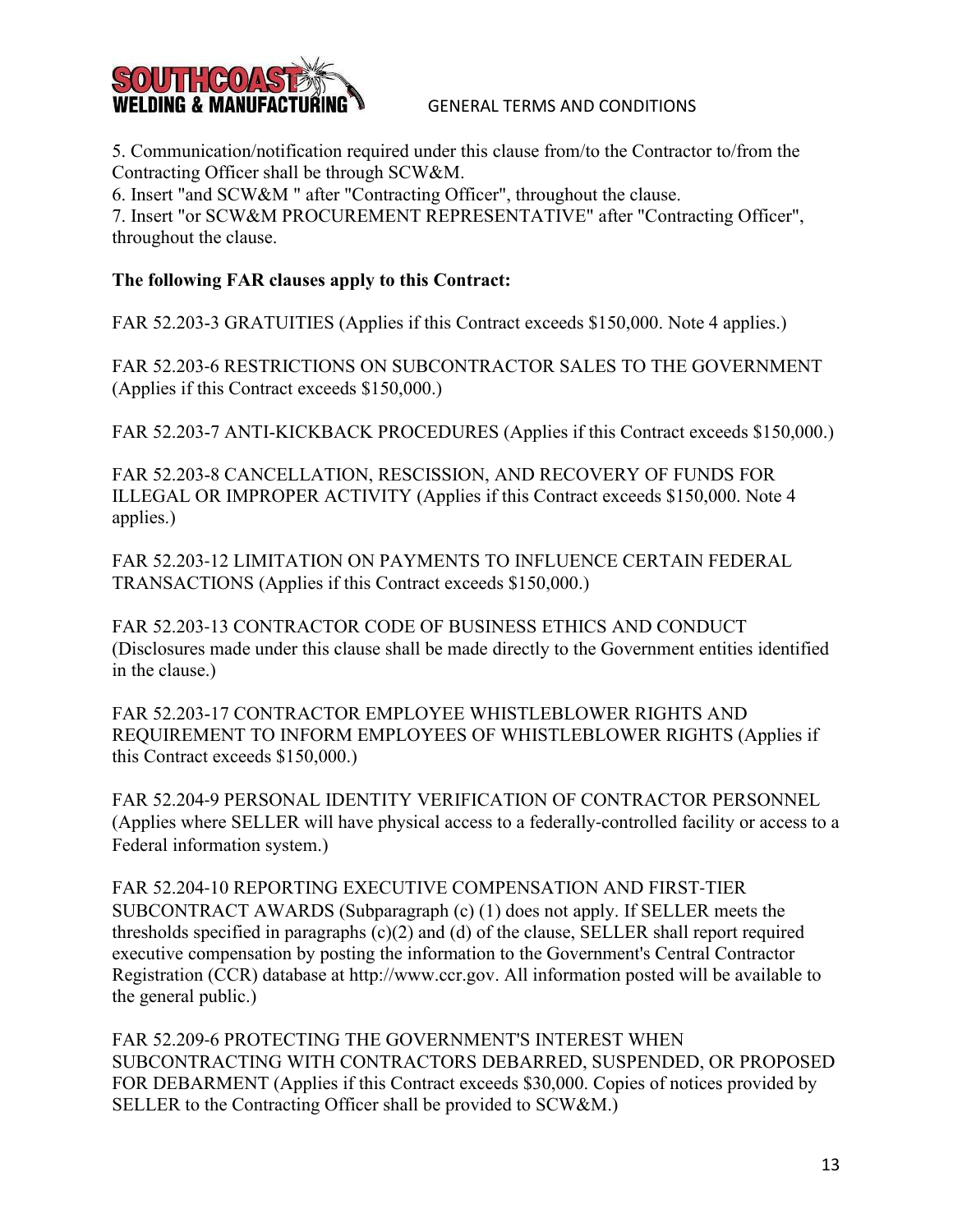

## FAR 52.211-5 MATERIAL REQUIREMENTS (Note 2 applies.)

FAR 52.211-15 DEFENSE PRIORITY AND ALLOCATION REQUIREMENT (Note 4 applies.)

FAR 52.215-2 AUDIT AND RECORDS-NEGOTIATION (Applies if this Contract exceeds \$150,000 and if: (1) SELLER is required to furnish cost or pricing data, or (2) the Contract requires SELLER to furnish cost, funding, or performance reports, or (3) this is an incentive or re-determinable type contract. Note 3 applies.)

FAR 52.215-10 PRICE REDUCTION FOR DEFECTIVE COST OR PRICING DATA (Applies if submission of certified cost or pricing data is required. Notes 2 and 4 apply except the first time "Contracting Officer" appears in paragraph (c)(1). "Government" means " SCW&M " in paragraph (d)(1). Rights and obligations under this clause shall survive completion of the Work and final payment under this Contract.)

FAR 52.215‐11 PRICE REDUCTION FOR DEFECTIVE COST OR PRICING DATA ‐ MODIFICATIONS (Applies if submission of certified cost or pricing data is required for modifications. Notes 2 and 4 apply except the first time "Contracting Officer" appears in paragraph (d)(1). "Government" means " SCW&M " in paragraph (e)(1). Rights and obligations under this clause shall survive completion of the Work and final payment under this Contract.)

FAR 52.215‐12 SUBCONTRACTOR COST OR PRICING DATA (Applies if this Contract exceeds \$700,000 and is not otherwise exempt under FAR 15.403.)

FAR 52.215‐13 SUBCONTRACTOR COST OR PRICING DATA ‐ MODIFICATIONS (Applies if this Contract exceeds \$700,000 and is not otherwise exempt under FAR 15.403.)

FAR 52.215-14 INTEGRITY OF UNIT PRICES (Applies if this Contract exceeds \$150,000. Delete paragraph (b) of the clause.)

FAR 52.215‐15 PENSION ADJUSTMENTS AND ASSET REVERSIONS (Applies if this Contract meets the applicability requirements of FAR 15.408(g). Note 5 applies.)

FAR 52.215-16 FACILITIES CAPITAL COST OF MONEY (Applies only if this Contract is subject to the Cost Principles at FAR Subpart 31.2 and SELLER proposed facilities capital cost of money in its offer.)

FAR 52.215-17 WAIVER OF FACILITIES CAPITAL COST OF MONEY (Applies only if this Contract is subject to the Cost Principles at FAR Subpart 31.2 and SELLER did not propose facilities capital cost of money in its offer.)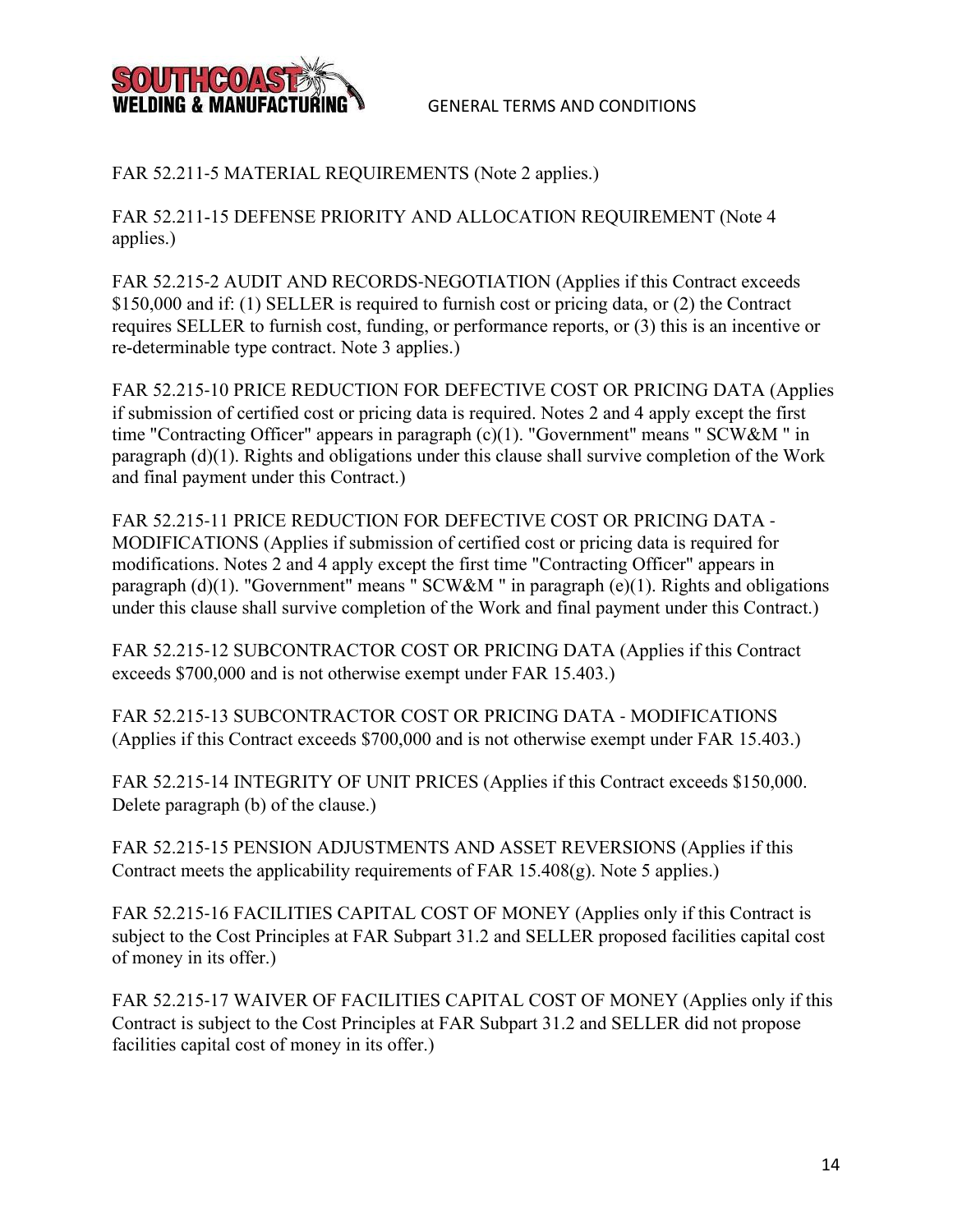

FAR 52.215‐18 REVERSION OR ADJUSTMENT OF PLANS FOR POST‐RETIREMENT BENEFITS (PRB) OTHER THAN PENSIONS (Applicable if this Contract meets the applicability requirements of FAR 15.408(j). Note 5 applies.)

FAR 52.215-19 NOTIFICATION OF OWNERSHIP CHANGES (Applies if this Contract meets the applicability requirements of FAR 15.408(k). Note 5 applies.)

FAR 52.215‐20 REQUIREMENTS FOR COST OR PRICING DATA OR INFORMATION OTHER THAN COST OR PRICING DATA (Note 2 applies in paragraph (a) (1).)

FAR 52.215‐21 REQUIREMENTS FOR COST OR PRICING DATA OR INFORMATION OTHER THAN COST OR PRICING DATA ‐ MODIFICATIONS (Note 2 applies in paragraphs  $(a) (1)$  and  $(b)$ .)

FAR 52.215-23 LIMITATION ON PASS-THROUGH CHARGES (Applies if the prime contract to which this Contract relates is with the Department of Defense. Applicable if this Contract exceeds \$700,000 except those that meet the criteria of  $15.408(n)(2)(i)(B)(2)$ . Notes 4 and 6 apply.)

FAR 52.219‐8 UTILIZATION OF SMALL BUSINESS CONCERNS

FAR 52.219-9 SMALL BUSINESS SUBCONTRACTING PLAN (Applies if this Contract exceeds \$650,000 except the clause does not apply if SELLER is a small business concern. Note 2 is applicable to paragraph (c) only. SELLER's subcontracting plan is incorporated herein by reference.)

FAR 52.222‐4 CONTRACT WORK HOURS AND SAFETY STANDARDS ACT ‐ OVERTIME COMPENSATION (Applies if the Contract may require or involve the employment of laborers and mechanics.)

FAR 52.222-20 CONTRACTS FOR MATERIALS, SUPPLIES, ARTICLES AND EQUIPMENT EXCEEDING \$15,000

FAR 52.222‐21 PROHIBITION OF SEGREGATED FACILITIES

FAR 52.222-26 EQUAL OPPORTUNITY

FAR 52.222‐35 EQUAL OPPORTUNITY FOR VETERANS (Applies if this Contract is for \$100,000 or more.)

FAR 52.222‐36 AFFIRMATIVE ACTION FOR WORKERS WITH DISABILITIES (Applies if this Contract exceeds \$15,000.)

FAR 52.222‐37 EMPLOYMENT REPORTS ON VETERANS (Applies if this Contract is for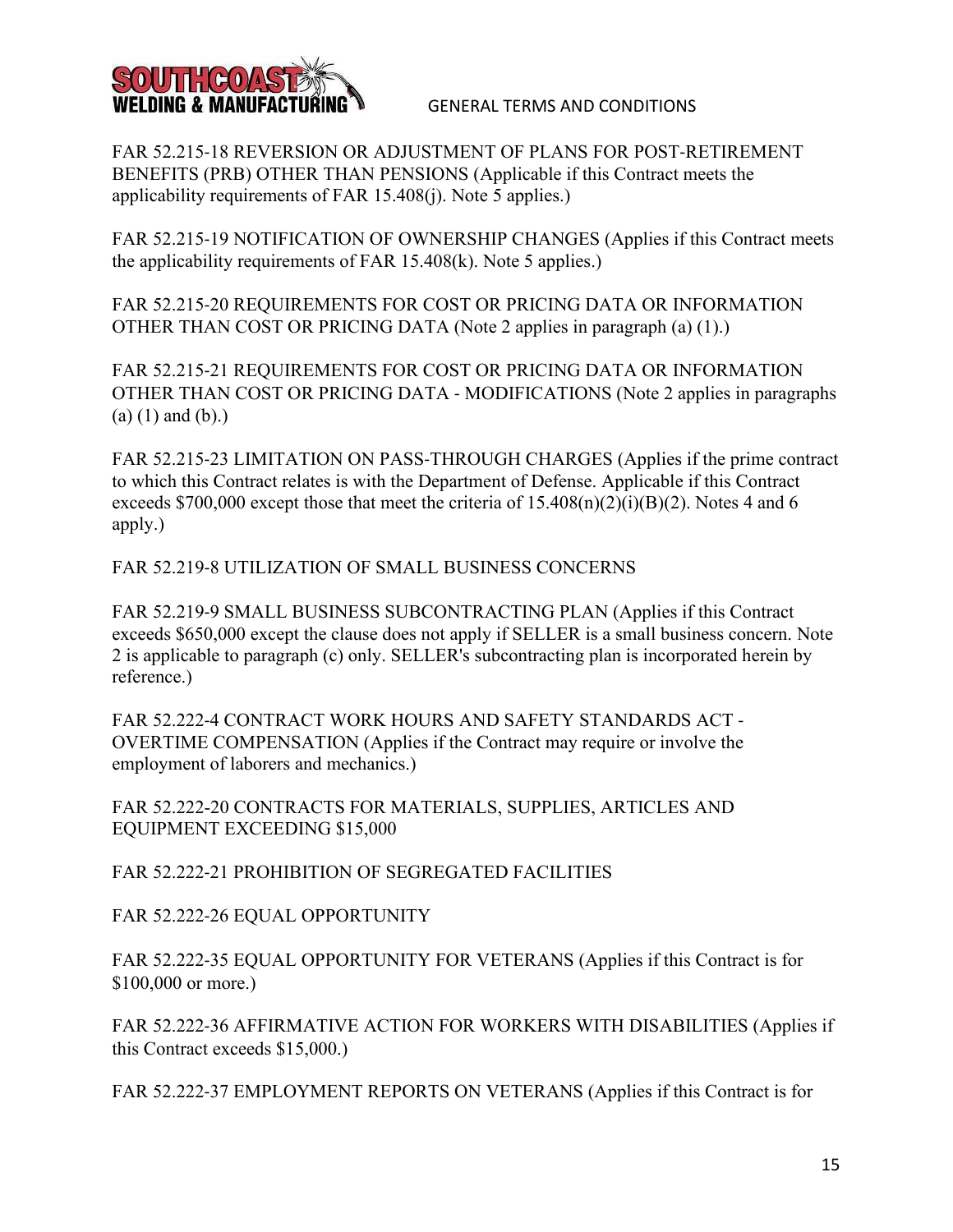

\$100,000 or more.)

FAR 52.222-40 NOTIFICATION OF EMPLOYEE RIGHTS UNDER THE NATIONAL LABOR RELATIONS ACT (Applies if this Contract exceeds \$10,000.)

FAR 52.222-50 COMBATING TRAFFICKING IN PERSONS (Note 2 applies. In paragraph (e) Note 3 applies.)

FAR 52.222-54 EMPLOYMENT ELIGIBILITY VERIFICATION (Applies to work performed in the United States.)

FAR 52.223‐3 HAZARDOUS MATERIAL IDENTIFICATION AND MATERIAL SAFETY DATA (Applies if this Contract involves hazardous material. Notes 2 and 3 apply, except for paragraph (f) where Note 4 applies.)

FAR 52.223-6 DRUG-FREE WORKPLACE (Notes 1 and 2 apply.)

FAR 52.223-7 NOTICE OF RADIOACTIVE MATERIALS (Applies to Work containing covered radioactive material. In the blank insert "30". Notes 1 and 2 apply.)

FAR 52.223-11 OZONE-DEPLETING SUBSTANCES (Applies if the Work was manufactured with or contains ozone depleting substances.)

FAR 52.223-18 CONTRACTOR POLICY TO BAN TEXT MESSAGING WHILE DRIVING (Applies if this Contract exceeds \$3,000.)

FAR 52.225-1 BUY AMERICAN ACT -- SUPPLIES (Applies if the Work contains other than domestic components. Note 2 applies to the first time "Contracting Officer" is mentioned in paragraph (c).)

FAR 52.225-5 TRADE AGREEMENTS (Applies if the Work contains other than U.S. made or designated country end products as specified in the clause.)

FAR 52.225-8 DUTY FREE ENTRY (Applies if Work will be imported into the Customs Territory of the United States. Note 2 applies.)

FAR 52.225‐13 RESTRICTIONS ON CERTAIN FOREIGN PURCHASES

FAR 52.227-1 AUTHORIZATION AND CONSENT (Applies only if the Prime Contract contains this clause.)

FAR 52.227‐2 NOTICE AND ASSISTANCE REGARDING PATENT AND COPYRIGHT INFRINGEMENT (Applies if this Contract exceeds \$150,000. Notes 2 and 4 apply.)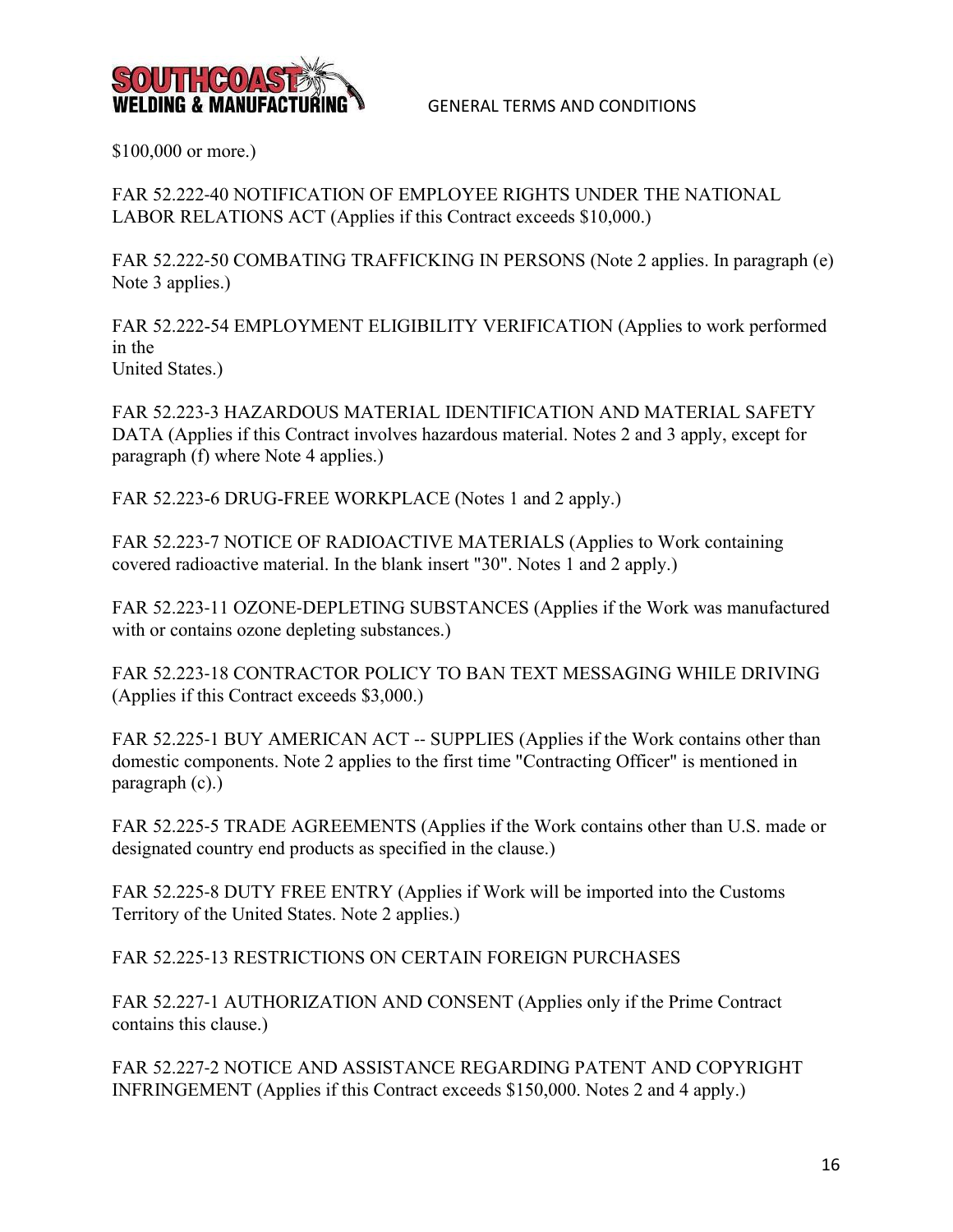

FAR 52.227-9 REFUND OF ROYALTIES (Applies when reported royalty exceeds \$250. Note 1 applies except for the first two times "Government" appears in paragraph (d). Note 2 applies.)

FAR 52.227‐10 FILING OF PATENT APPLICATIONS‐CLASSIFIED SUBJECT MATTER (Applies if the Work or any patent application may cover classified subject matter.)

FAR 52.227‐14 RIGHTS IN DATA ‐ GENERAL

FAR 52.228-5 INSURANCE -- WORK ON A GOVERNMENT INSTALLATION (Applies if this Contract involves Work on a Government installation. Note 2 applies. Note 4 applies to paragraph (b). Unless otherwise specified by this Contract, the minimum kinds and amount of insurance shall be as described in FAR 28.307‐2.)

FAR 52.230-2 COST ACCOUNTING STANDARDS (Applies only when referenced in this Contract that full CAS coverage applies. "United States" means "United States or SCW&M." Delete paragraph (b) of the clause.)

FAR 52.230‐3 DISCLOSURE AND CONSISTENCY OF COST ACCOUNTING PRACTICES (Applies only when referenced in this Contract that modified CAS coverage applies. "United States" means "United States or c SCW&M." Delete paragraph (b) of the clause.)

FAR 52.230‐6 ADMINISTRATION OF COST ACCOUNTING STANDARDS (Applies if FAR 52.230‐2 or FAR 52.230‐3 applies.)

FAR 52.232.40 PROVIDING ACCELERATED PAYMENTS TO SMALL BUSINESS SUBCONTRACTORS

FAR 52.233-3 PROTEST AFTER AWARD (In the event SCW&M customer has directed SCW&M to stop performance of the Work under the Prime Contract under which this Contract is issued pursuant to FAR 33. SCW&M may, by written order to SELLER, direct SELLER to stop performance of the Work called for by this Contract. "30 days" means "20 days" in paragraph (b)(2). Note 1 applies except the first time "Government" appears in paragraph (f). In paragraph (f) add after "33.104(h) (1)" the following: "and recovers those costs from SCW&M ".)

FAR 52.234‐1 INDUSTRIAL RESOURCES DEVELOPED UNDER DEFENSE PRODUCTION ACT TITLE III (Notes 1 and 2 apply.)

FAR 52.237-2 PROTECTION OF GOVERNMENT BUILDINGS, EQUIPMENT AND VEGETATION (Applies if Work is performed on a Government installation. Note 2 applies. Note 4 applies to the second time "Government" appears in the clause.)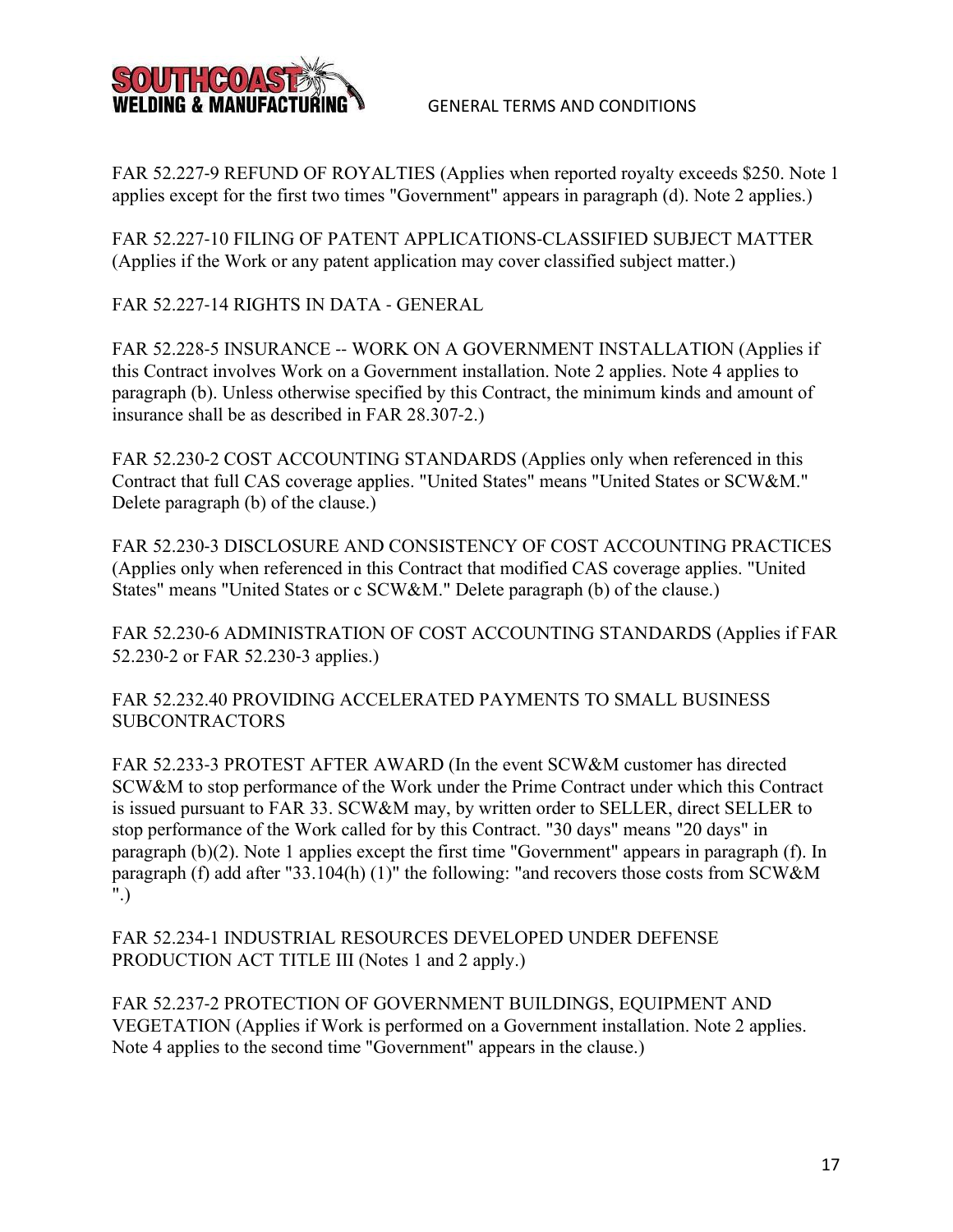

FAR 52.242-13 BANKRUPTCY (Notes 1 and 2 apply.)

FAR 52.242-15 STOP-WORK ORDER (Notes 1 and 2 apply.)

FAR 52.243-1 CHANGES - FIXED PRICE (Notes 1 and 2 apply.)

FAR 52.243-6 CHANGE ORDER ACCOUNTING (Applies if the Prime Contract requires Change Order Accounting. Note 2 applies.)

## FAR 52.244‐6 SUBCONTRACTS FOR COMMERCIAL ITEMS

FAR 52.245-1 GOVERNMENT PROPERTY (APR 2012) (ALT I) ("Contracting Officer" means " SCW&M " except in the definition of Property Administrator and in paragraphs (h)(1)(iii) where it is unchanged, and in paragraphs (c) and (h)(4) where it includes SCW&M. "Government" is unchanged in the phrases "Government property" and "Government-furnished property" and where elsewhere used except in paragraph (d)(1) where it means " SCW&M " and except in paragraphs (d)(2) and (g) where the term includes SCW&M. The following is added as paragraph (n) "Seller shall provide to SCW&M immediate notice if the Government or other customers (i) revokes its assumption of loss under any direct contracts with Seller, or (ii) makes a determination that Seller's property management practices are inadequate, and/or present an undue risk, or that Seller has failed to take corrective action when required.")

FAR 52.246-2 INSPECTION OF SUPPLIES - FIXED PRICE (Note 2 applies. Note 3 applies, except in paragraph (b) the second time "Government" appears; (f), (h), (j), and (l) where Note 1 applies.)

FAR 52.246-4 INSPECTION OF SERVICES - FIXED PRICE (Note 3 applies, except in paragraphs (e) and (f) where Note 1 applies.)

FAR 52.247‐63 PREFERENCE FOR U.S.‐FLAG AIR CARRIERS (Applies if this Contract involves international air transportation.)

FAR 52.247‐64 PREFERENCE FOR PRIVATELY OWNED U.S. FLAG COMMERCIAL **VESSELS** 

FAR 52.248‐1 VALUE ENGINEERING (Applies if this Contract exceeds \$150,000. Note 1 applies, except in paragraphs  $(c)(5)$ , where Note 3 applies and except in  $(b)(3)$  where Note 4 applies, and where "Government" precedes "cost" throughout. Note 2 applies. In paragraph (m) "Government is unchanged." Also, "Government" does not mean " SCW&M " in the phrase "Government costs.")

FAR 52.249-2 TERMINATION FOR CONVENIENCE OF THE GOVERNMENT (FIXED-PRICE) (Notes 1 and 2 apply. Note 4 applies to the first time "Government" appears in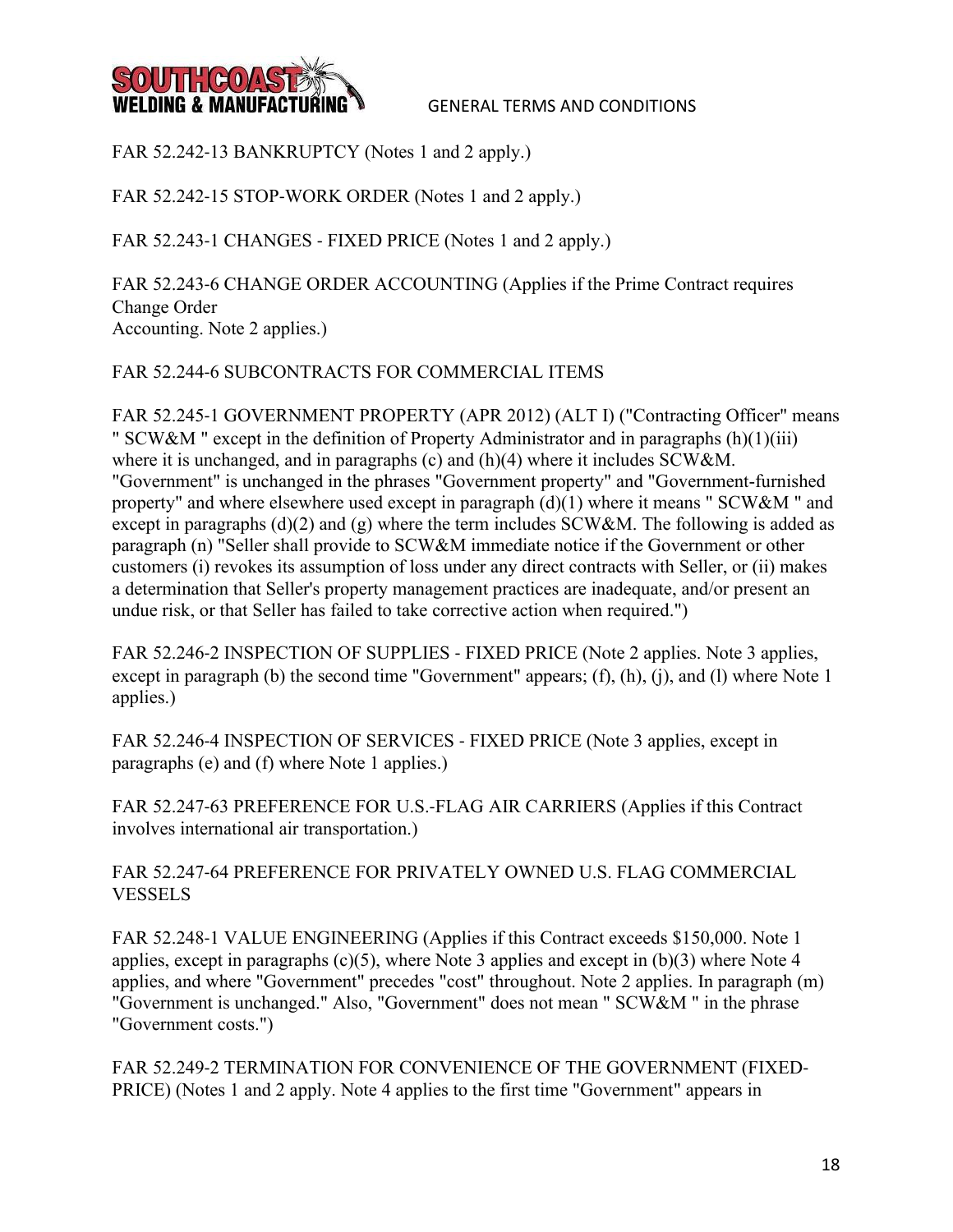

paragraphs  $(b)(4)$  and  $(b)(6)$ , it applies to all of paragraph  $(b)(8)$  and it applies to the second time "Government" appears in paragraph (d). In paragraph (n) "Government" means "SCW&M and the Government". In paragraph (c) "120 days" is changed to "60 days." In paragraph (d) "15 days" is changed to "30 days," and "45 days" is changed to "60 days." In paragraph (e) "1 year" is changed to "6 months." Paragraph (j) is deleted. In paragraph (l) "90 days" is changed to "45 days." Settlements and payments under this clause may be subject to the approval of the Contracting Officer.)

FAR 52.249-8 DEFAULT (FIXED-PRICE SUPPLY AND SERVICE) (Notes 1 and 2 apply, except Note 1 is not applicable to paragraph (c). Note 4 applies to the second and third time "Government" appears in paragraph (e). Timely performance is a material element of this Contract.)

## **The following DFARS clauses apply to this Contract:**

DFARS 252.203‐7001 PROHIBITION ON PERSONS CONVICTED OF FRAUD OR OTHER DEFENSE CONTRACT‐RELATED FELONIES (Applies if this Contract exceeds \$150,000. The terms "contract," "contractor," and "subcontract" shall not change in meaning in paragraphs (a) and (d). Delete paragraph (g). Note 5 applies.)

DFARS 252.203-7002 REQUIREMENT TO INFORM EMPLOYEES OF WHISTLEBLOWER RIGHTS

DFARS 252.203‐7003 AGENCY OFFICE OF THE INSPECTOR GENERAL (Applies when FAR 52.203-13 applies to this Contract.)

DFARS 252.204-7012 SAFEGUARDING OF UNCLASSIFIED CONTROLLED TECHNICAL INFORMATION

DFARS 252.211‐7000 ACQUISITION STREAMLINING (Applies if this Contract exceeds \$1.5M. Note 1 applies.)

DFARS 252.211‐7007 REPORTING OF GOVERNMENT‐FURNISHED PROPERTY (Applies if this Contract requires Government property in SELLER's possession to contain unique item identification)

DFARS 252.215‐7000 PRICING ADJUSTMENTS (Applies if FAR 52.215‐12 or 52.215‐13 applies to this Contract.)

DFARS 252.215-7008 ONLY ONE OFFER (Note 2 applies.)

DFARS 252.219‐7003 SMALL BUSINESS SUBCONTRACTING PLAN (DoD CONTRACTS) (AUG 2012) (Applies if FAR 52.219‐9 applies to this Contract. Delete paragraph (f).)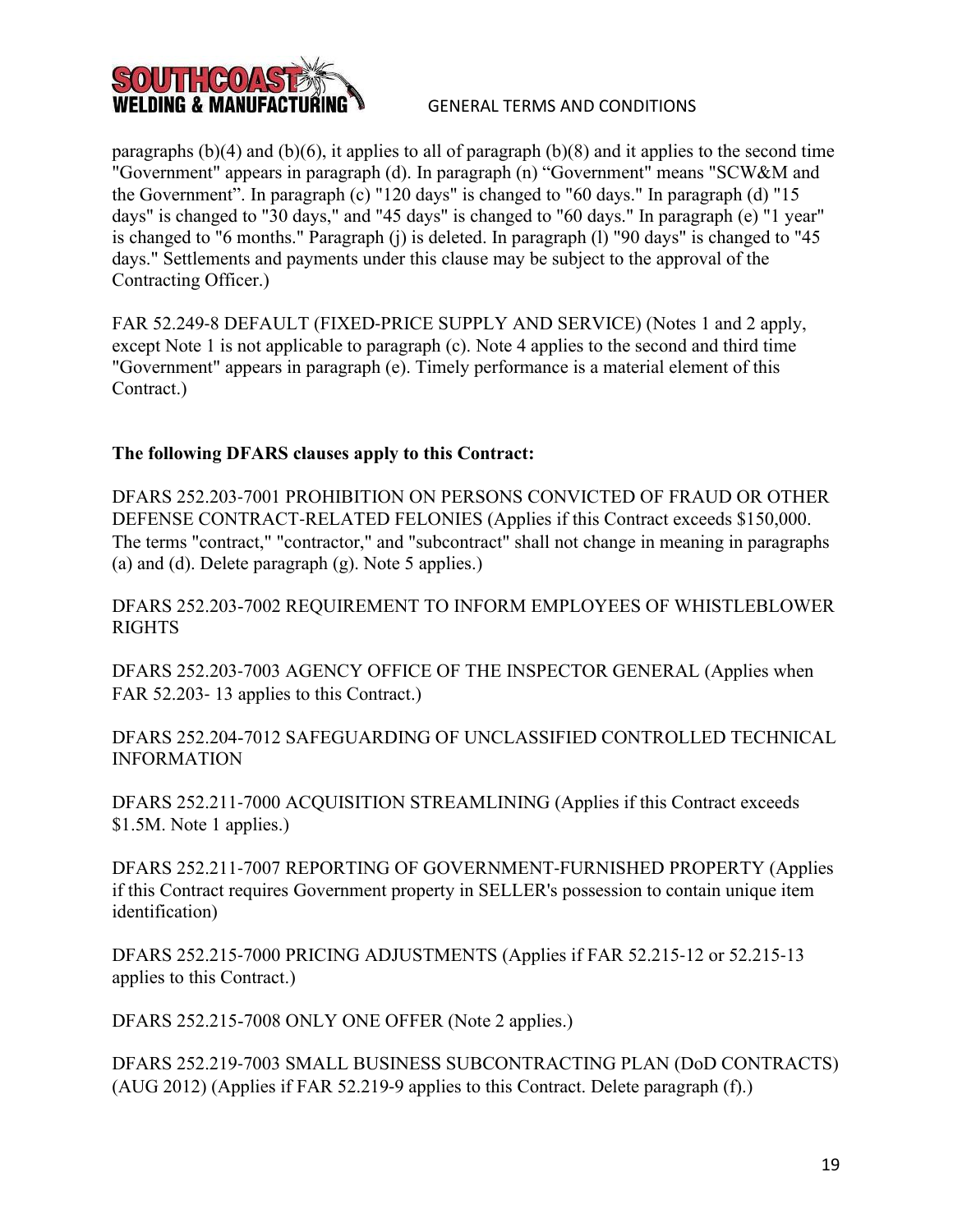

DFARS 252.222‐7006 RESTRICTION ON THE USE OF MANDATORY ARBITRATION AGREEMENTS (The certification in paragraph (b) (2) applies to both SELLER in its own capacity and to Seller's covered subcontractors.)

DFARS 252.223‐7001 HAZARD WARNING LABELS (Applies if this Contract requires the delivery of hazardous materials.)

DFARS 252.223‐7008 PROHIBITION OF HEXAVALENT CHROMIUM (Note 2 applies.)

DFARS 252.225‐7001 BUY AMERICAN ACT AND BALANCE OF PAYMENTS PROGRAM (Applies if the Work contains other than domestic components. Applies in lieu of FAR 52.225‐ 1.)

DFARS 252.225‐7006 QUARTERLY REPORTING OF ACTUAL CONTRACT PERFORMANCE OUTSIDE THE UNITED STATES (Applies if this Contract exceeds \$650,000. Paragraph (f) is deleted.)

DFARS 252.225‐7009 RESTRICTION ON ACQUISITION OF CERTAIN ARTICLES CONTAINING SPECIALTY METALS (Applies if the Work to be furnished contains specialty metals. Paragraph (d) is deleted.)

DFARS 252.225-7013 DUTY-FREE ENTRY (Notes 1 and 2 apply in subparagraph (c). Applies in lieu of FAR 52‐225‐8. The prime contract number and identity of the Contracting Officer are contained elsewhere in this contract. If this information is not available, contact SCW&M 's Procurement Representative.)

DFARS 252.225‐7016 RESTRICTION ON ACQUISITION OF BALL AND ROLLER BEARINGS (Applies if Work supplied under this Contract contains ball or roller bearings. Note 1 applies to subparagraph (a) (2).)

DFARS 252.225-7021 TRADE AGREEMENTS (Applies if the Work contains other than U.S.made, qualifying country, or designated country end products. Applies in lieu of FAR 52.225‐5.)

DFARS 252.225‐7043 ANTI‐TERRORISM/FORCE PROTECTION POLICY FOR DEFENSE CONTRACTORS OUTSIDE THE UNITED STATES (Applies where SELLER will be performing or traveling outside the U.S. under this Contract. For paragraph (c), see applicable information cited in DFARS 225.7401.)

DFARS 252.225-7048 EXPORT-CONTROLLED ITEMS

DFARS 252.226‐7001 UTILIZATION OF INDIAN ORGANIZATIONS, INDIAN‐OWNED ECONOMIC ENTERPRISES AND NATIVE HAWAIIAN SMALL BUSINESS CONCERNS (Applies if this Contract exceeds \$500,000. Note 2 applies to paragraph (c) the first time "Contracting Officer" appears.) In subparagraph (f)(1) "Contractor" shall mean " SCW&M."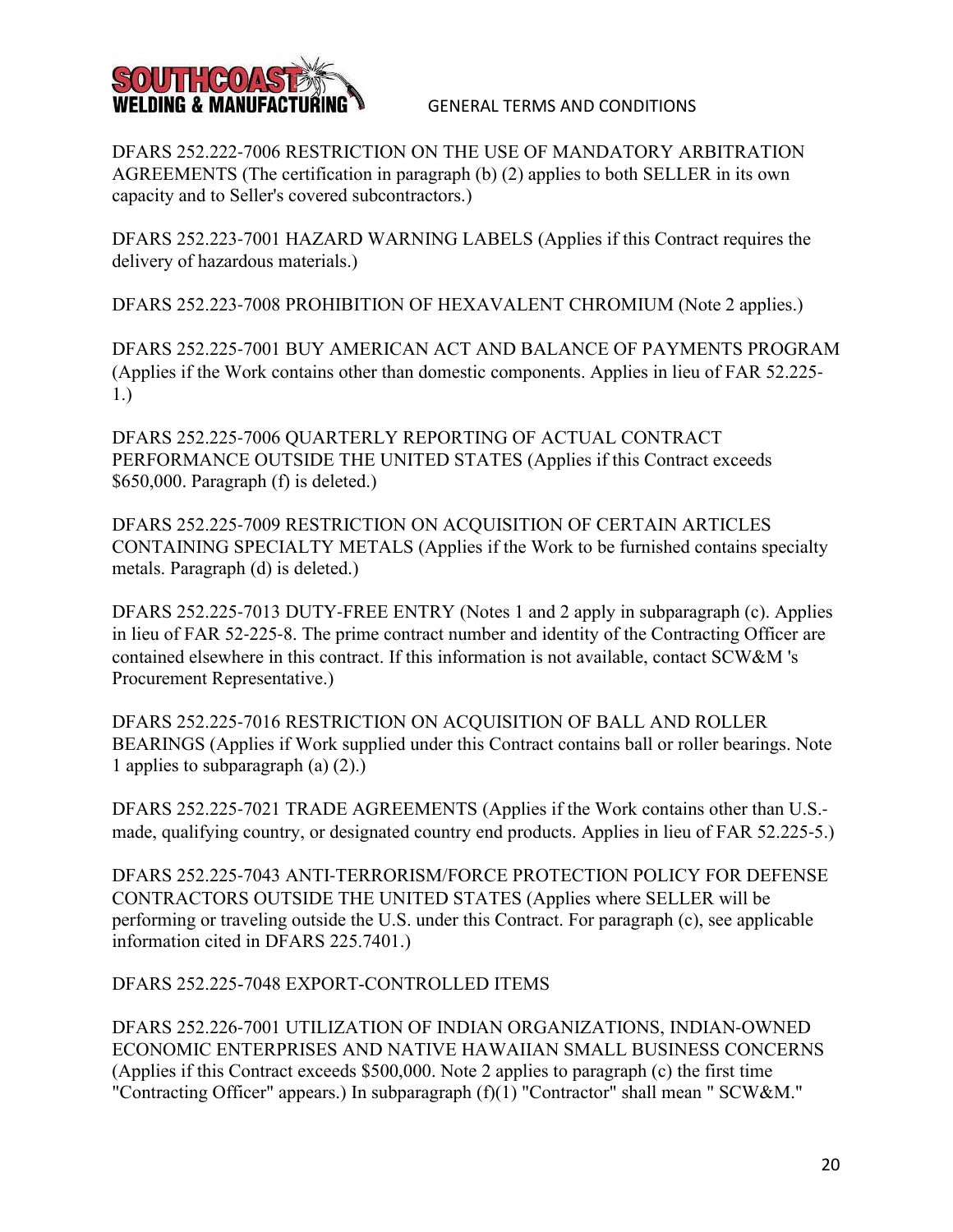

SCW&M shall have no liability to SELLER for any incentive payment under this clause unless and until the Government provides said incentive payment to SCW&M.)

DFARS 252.227‐7013 RIGHTS IN TECHNICAL DATA ‐ NON‐COMMERCIAL ITEMS (Apples in lieu of FAR 52.227‐14.)

DFARS 252.227‐7014 RIGHTS IN NON‐COMMERCIAL COMPUTER SOFTWARE AND NON‐ COMMERCIAL COMPUTER SOFTWARE DOCUMENTATION (Applies in lieu of FAR 52.227‐14.)

DFARS 252.227‐7016 RIGHTS IN BID OR PROPOSAL INFORMATION

DFARS 252.227-7018 RIGHTS IN NONCOMMERCIAL TECHNICAL DATA AND COMPUTER SOFTWARE-SMALL BUSINESS INNOVATION RESEARCH (SBIR) PROGRAM

DFARS 252.227‐7019 VALIDATION OF ASSERTED RESTRICTIONS ‐ COMPUTER SOFTWARE

DFARS 252.227‐7025 LIMITATIONS ON THE USE OR DISCLOSURE OF GOVERNMENT‐ FURNISHED INFORMATION MARKED WITH RESTRICTIVE LEGENDS (For paragraph  $(c)$  (1), note 3 applies.)

DFARS 252.227‐7027 DEFERRED ORDERING OF TECHNICAL DATA OR COMPUTER SOFTWARE (Note 1 applies.)

DFARS 252.227‐7028 TECHNICAL DATA OR COMPUTER SOFTWARE PREVIOUSLY DELIVERED TO THE GOVERNMENT (The definitions for "contract" and "subcontract" shall not apply herein, except for the first reference to contract. Note 4 applies.)

DFARS 252.227-7030 TECHNICAL DATA - WITHHOLDING OF PAYMENT (Notes 1 and 2) apply to (a); Note 4 applies to (b).)

DFARS 252.227‐7037 VALIDATION OF RESTRICTIVE MARKINGS ON TECHNICAL DATA DFARS 252.231‐7000 SUPPLEMENTAL COST PRINCIPLES

DFARS 252.239-7018 SUPPLY CHAIN RISK

DFARS 252.243‐7001 PRICING OF CONTRACT MODIFICATIONS

DFARS 252.244-7000 SUBCONTRACTS FOR COMMERCIAL ITEMS AND COMMERCIAL COMPONENTS (DOD CONTRACTS)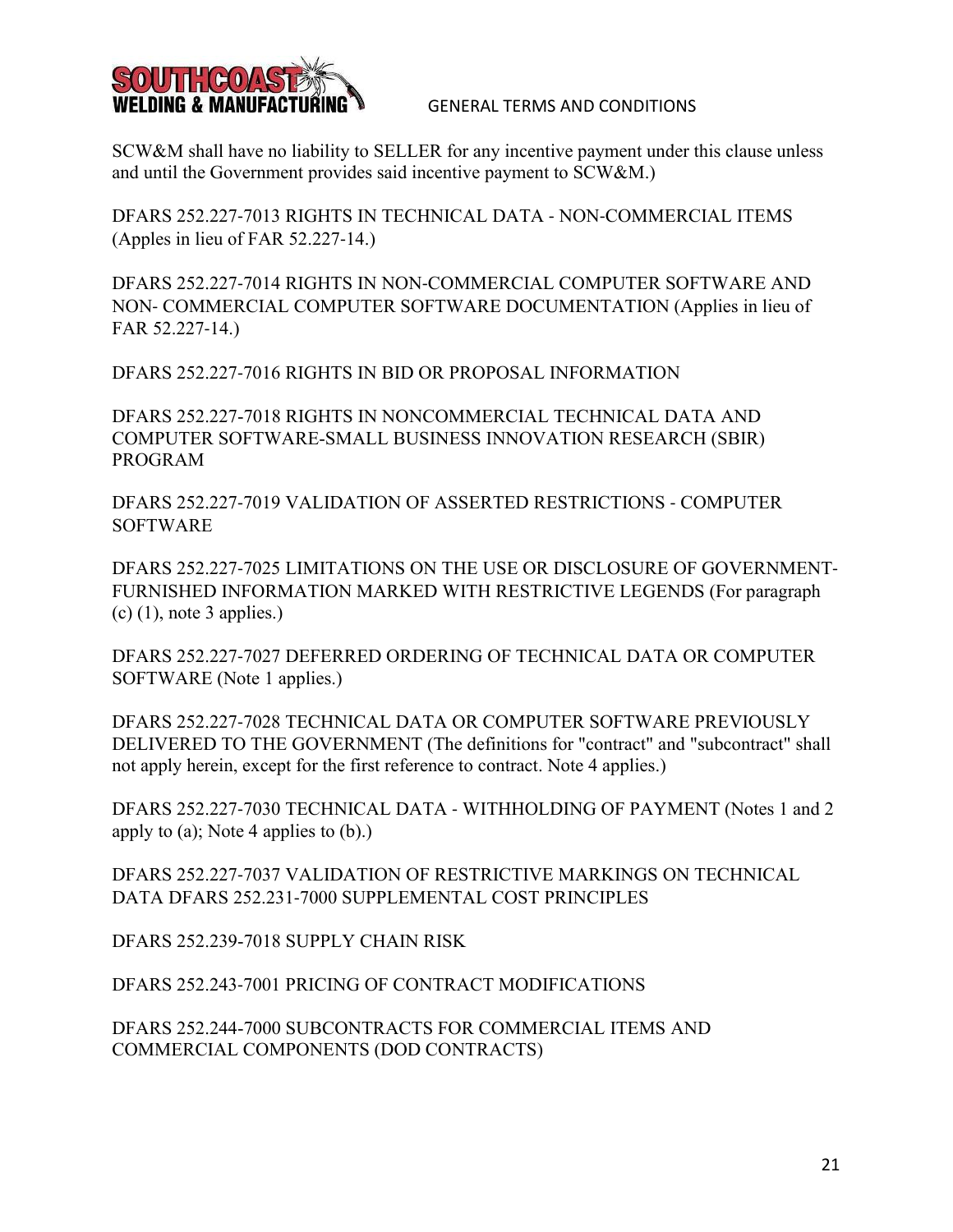

DFARS 252.244-7001 CONTRACTOR PURCHASING SYSTEM ADMINISTRATION (Note 2 applies. Only subparagraphs (c) (24) (i) and (c) (24) (ii) of the clause are applicable to this contract.

DFARS 252.246‐7003 NOTIFICATION OF POTENTIAL SAFETY ISSUES (Applies if this Contract is for (i) parts identified as critical safety items; (ii) systems and subsystems, assemblies, and subassemblies integral to a system; or (iii) repair, maintenance, logistics support, or overhaul services for systems and subsystems, assemblies, subassemblies, and parts integral to a system. SELLER shall provide notifications to SCW&M and the contracting officer identified to SELLER.)

DFARS 252.247‐7023 TRANSPORTATION OF SUPPLIES BY SEA (Applies in lieu of FAR 52.247‐64 in all Contracts for ocean transportation of supplies. In the first sentence of paragraph (g), insert a period after "Contractor" and delete the balance of the sentence. Paragraph (f) and (g) shall not apply if this Contract is at or below \$150,000. Notes 1 and 2 apply to paragraph (g).)

DFARS 252.247‐7024 NOTIFICATION OF TRANSPORTATION OF SUPPLIES BY SEA (Notes 1 and 2 apply.)

DFARS 252.249‐7002 NOTIFICATION OF ANTICIPATED CONTRACT TERMINATION OR REDUCTION (Applies if this Contract exceeds \$650,000. Note 2 applies. Delete paragraph (d)  $(1)$  and the first five words of paragraph  $(d)$   $(2)$ .)

## **CERTIFICATIONS AND REPRESENTATIONS**

SELLER acknowledges that SCW&M will rely upon SELLER certifications and representations contained in this clause and in any written offer, proposal or quote, or company profile submission, which results in award of a contract to SELLER. By entering into such contract, SELLER republishes the certifications and representations submitted with its written offer, including company profile information, and oral offers/quotations made at the request of SCW&M, and SELLER makes those certifications and representations set forth below. SELLER shall immediately notify SCW&M of any change of status regarding any certification or representation.

## FAR 52.222-22 Previous Contracts and Compliance Reports

SELLER represents that if SELLER has participated in a previous contract or subcontract subject to the Equal Opportunity clause (FAR 52.222-26): (a) SELLER has filed all required compliance reports and (b) that representations indicating submission of required compliance reports, signed by proposed subcontractors, will be obtained before subcontract awards.

FAR 52.222‐25 Affirmative Action Compliance

SELLER represents: (a) that SELLER has developed and has on file at each establishment, Affirmative Action programs required by the rules and regulations of the Secretary of Labor (41 CFR 60‐1 and 60‐2), or (b) that in the event such a program does not presently exist, SELLER